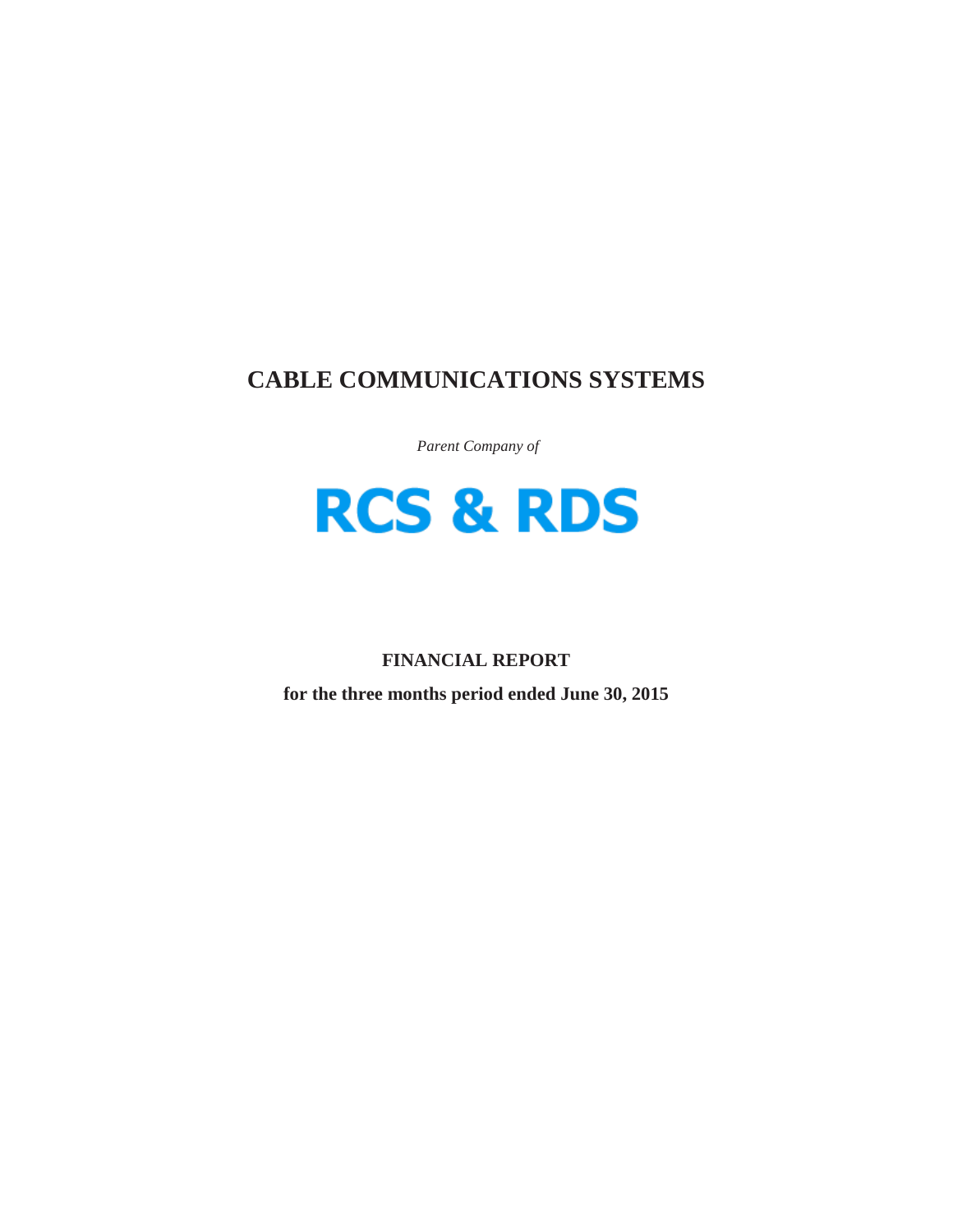# **Table of Contents**

| MANAGEMENT'S DISCUSSION AND ANALYSIS OF FINANCIAL CONDITION AND RESULTS OF |  |
|----------------------------------------------------------------------------|--|
|                                                                            |  |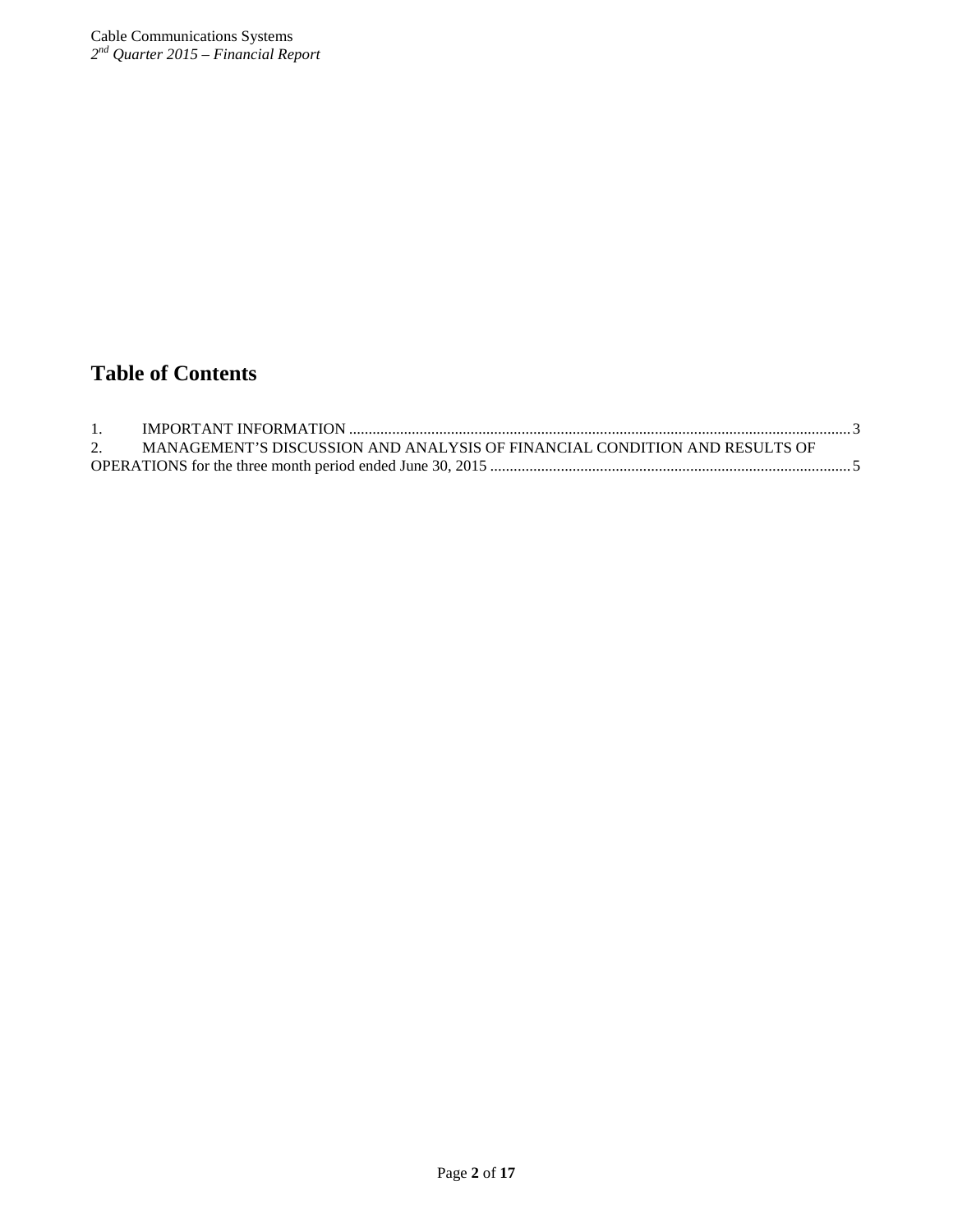## <span id="page-2-0"></span>**1. IMPORTANT INFORMATION**

## **FORWARD-LOOKING STATEMENTS**

Certain statements in this report are not historical facts and are forward-looking. Forward-looking statements include statements concerning our plans, expectations, projections, objectives, targets, goals, strategies, future events, future operating revenues or performance, capital expenditures, financing needs, plans or intentions relating to acquisitions, our competitive strengths and weaknesses, our business strategy, and the trends we anticipate in the industries and the political and legal environments in which we operate and other information that is not historical information.

Words such as "believe," "anticipate," "estimate," "target," "potential," "expect," "intend," "predict," "project," "could," "should," "may," "will," "plan," "aim," "seek" and similar expressions are intended to identify forward-looking statements but are not the exclusive means of identifying such statements.

The forward-looking statements contained in this report are largely based on our expectations, which reflect estimates and assumptions made by our management. These estimates and assumptions reflect our best judgment based on currently known market conditions and other factors, some of which are discussed below. Although we believe such estimates and assumptions to be reasonable, they are inherently uncertain and involve a number of risks and uncertainties that are beyond our control. In addition, management's assumptions about future events may prove to be inaccurate. All readers are cautioned that the forward-looking statements contained in this report are not guarantees of future performance, and we cannot assure any reader that such statements will be realized or the forward-looking events and circumstances will occur.

By their very nature, forward-looking statements involve inherent risks and uncertainties, both general and specific, many of which are beyond our control, and risks exist that the predictions, forecasts, projections and other forward-looking statements will not be achieved. You should be aware that a number of important factors could cause actual results to differ materially from the plans, objectives, expectations, estimates and intentions expressed in such forward-looking statements. These factors include, without limitation, various risks related to our business, risks related to regulatory matters and litigation, risks related to investments in emerging markets, risks related to our financial position as well as risks related to the notes and the related guarantee.

Any forward-looking statements are only made as of the date of this report. Accordingly, we do not intend, and do not undertake any obligation, to update forward-looking statements set forth in this report. You should interpret all subsequent written or oral forward-looking statements attributable to us or to persons acting on our behalf as being qualified by the cautionary statements in this report. As a result, you should not place undue reliance on such forwardlooking statements.

## **OPERATING AND MARKET DATA**

In this report, we refer to persons who subscribe to one or more of our services as customers. We use the term revenue generating unit ("**RGU**") to designate a subscriber account of a customer in relation to one of our services. An individual customer may represent one or several RGUs depending on the number of our services to which it subscribes.

More specifically:

- for our cable TV and DTH services, we count each basic package that we invoice to a customer as an RGU, without counting separately the premium add-on packages that a customer may subscribe for;
- for our fixed internet and data services, we consider each subscription package to be a single RGU;
- for our fixed-line telephony and mobile telephony businesses, we consider each phone line that we invoice to be a separate RGU, so that a customer will represent more than one RGU if it has subscribed for more than one phone line (whether fixed-line or mobile); and
- for our mobile internet and data business, we consider each mobile internet and data subscription that we invoice and each mobile internet and data package sold in a bundle with our fixed internet and data subscriptions to be a separate RGU.

Since RGUs can be defined differently by different companies within our industry, you should use caution in comparing our RGU figures to those of our competitors.

We use the term average revenue per unit ("**ARPU**") to refer to the average monthly revenue per RGU in each business line or geographic segment and we calculate it by dividing the total revenue per business line or country for that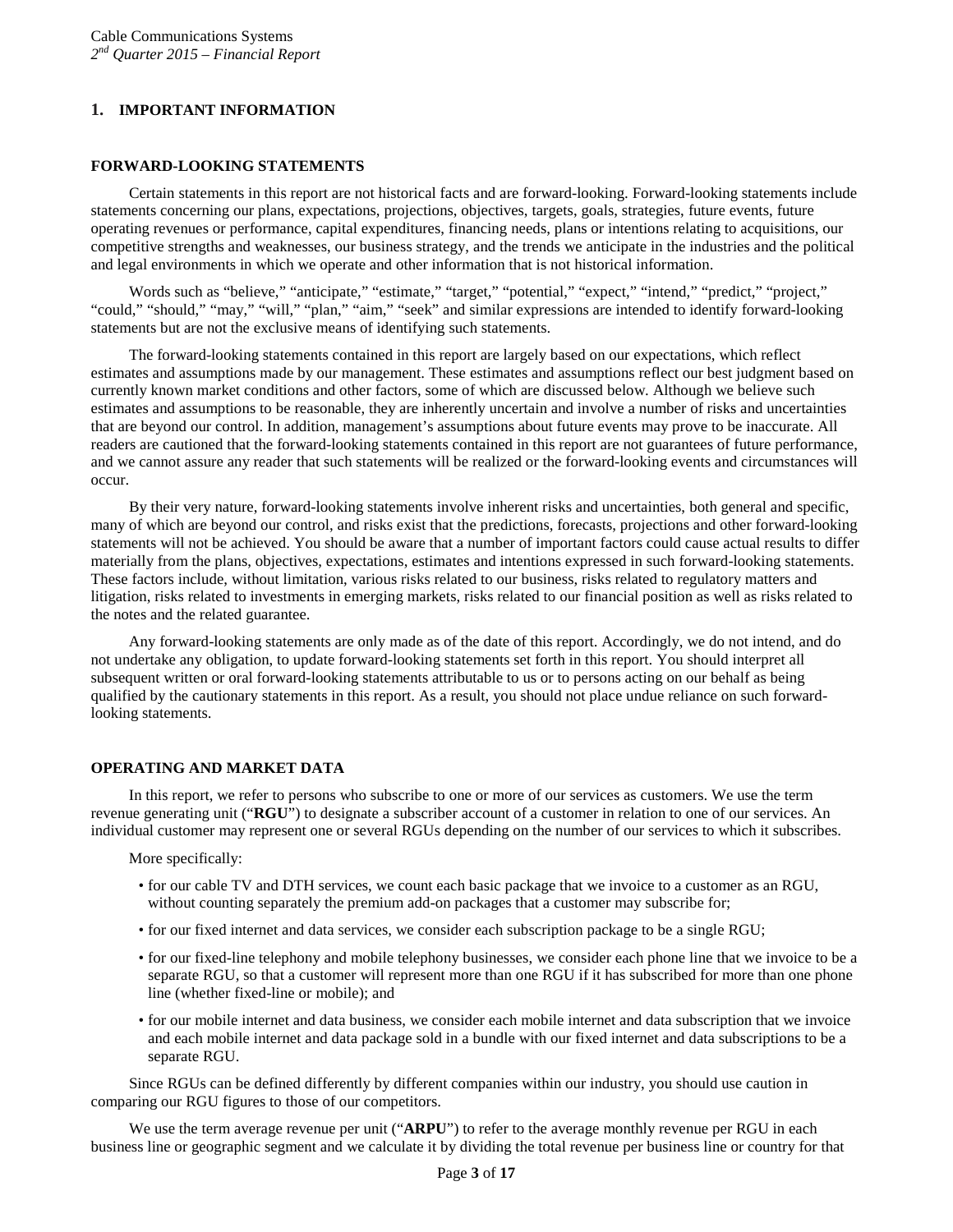month, by the total number of RGUs for that business line or country invoiced for services in that month, without differentiating between various types of subscription packages or the number and nature of services an individual customer subscribes for. As our definition of RGU is different for our different business lines, you should use caution when trying to compare ARPU between our business lines. In addition, because we calculate ARPU differently from some of our competitors, you should use caution when comparing our ARPU figures with those of other telecommunications companies.

Where information has been sourced from a third party, such information has been accurately reproduced and as far as we are aware and are able to ascertain from information published by such third party, no facts have been omitted which would render the reproduced information inaccurate or misleading. However, you should keep in mind that we have not independently verified information we have obtained from industry and government sources. These information and statements from our internal estimates and surveys have not been verified by any independent sources.

## **NON-GAAP FINANCIAL MEASURES**

In this report, we present certain financial measures that are not defined in and, thus, not calculated in accordance with IFRS, U.S. GAAP or generally accepted accounting principles in any other relevant jurisdiction. This includes EBITDA and Adjusted EBITDA (each as defined below). Because these measures are not standardized, companies can define and calculate these measures differently, and therefore we urge you not to use them as a basis for comparing our results with those of other companies.

We calculate EBITDA by adding back to consolidated operating profit/(loss) our charges for depreciation, amortization and impairment of assets. Adjusted EBITDA is defined as EBITDA adjusted for the effect of extraordinary and one-off items. EBITDA and Adjusted EBITDA under our definition may not be comparable to similar measures presented by other companies and labelled "EBITDA". We believe that EBITDA and Adjusted EBITDA are useful analytical tools for presenting a normalized measure of cash flows that disregards temporary fluctuations in working capital, including due to fluctuations in inventory levels and due to timing of payments received or payments made. Since operating profit and actual cash flows for a given period can differ significantly from this normalized measure, we urge you to consider these figures for any period together with our data for cash flows from operations and other cash flow data and our operating profit. You should not consider EBITDA or Adjusted EBITDA a substitute for operating profit or cash flows from operating activities.

We define EBITDA margin as the ratio of revenues and other income to EBITDA (for both June 30, 2014 and June 30, 2015, Adjusted EBITDA).

The covenants computation for the Notes uses EBITDA which may be different from the EBITDA/Adjusted EBITDA presented in this report.

## **ROUNDING**

Certain amounts that appear in this report have been subject to rounding adjustments. Accordingly, figures shown as totals in certain tables may not be an arithmetic aggregation of the figures that precede them.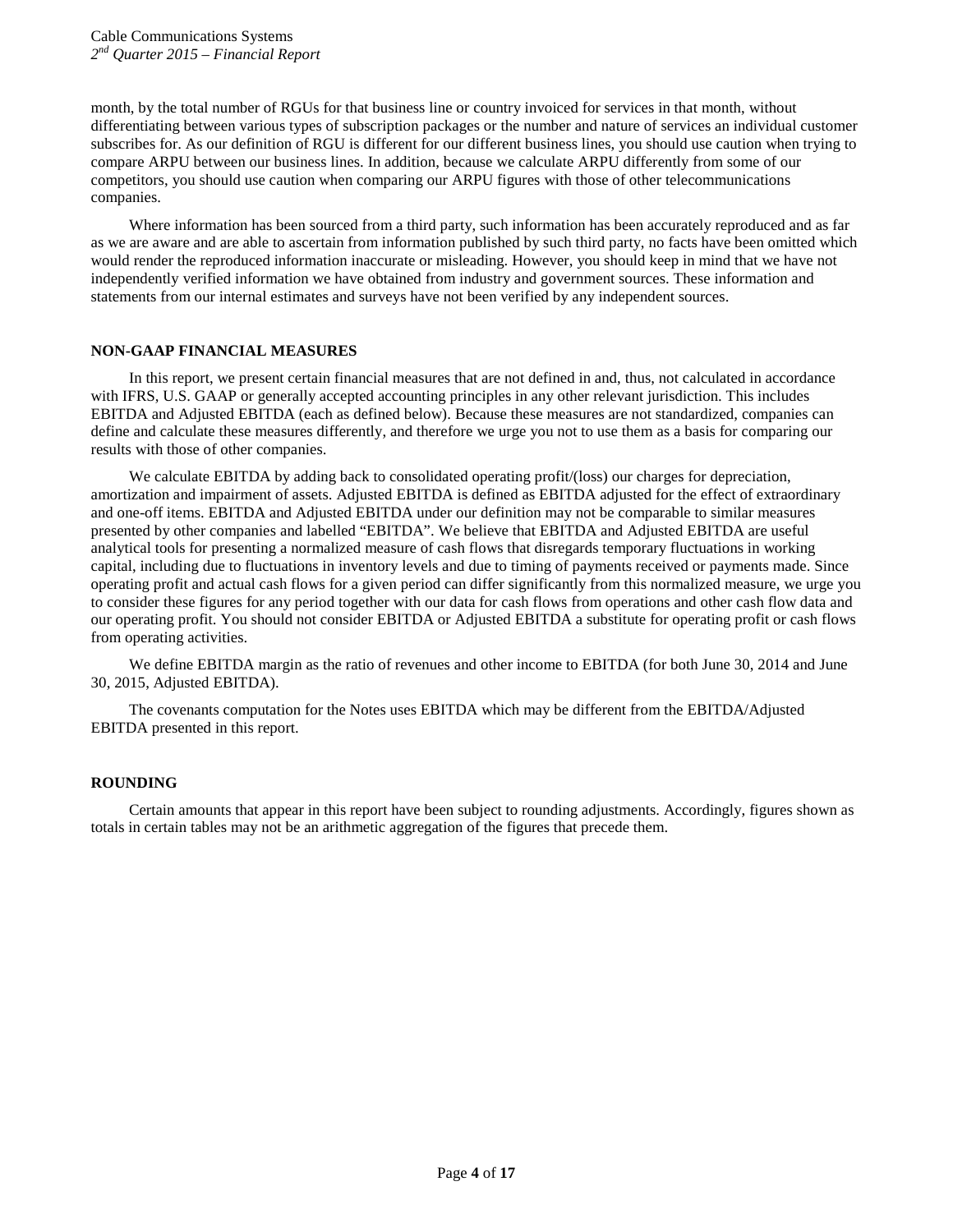## <span id="page-4-0"></span>**2. MANAGEMENT'S DISCUSSION AND ANALYSIS OF FINANCIAL CONDITION AND RESULTS OF OPERATIONS for the three month period ended June 30, 2015**

*This report includes and analyses the unaudited condensed consolidated financial statements of the Company as of June 30, 2015.*

*The following discussion and analysis of the financial condition and results of operations of the Company and its subsidiaries should be read in conjunction with the unaudited condensed consolidated interim financial report of the Company and its subsidiaries as at and for the three months ended June 30, 2015 and the related notes, prepared in accordance with IFRS.*

*The following discussion includes forward-looking statements based on assumptions about our future business.*

#### **OVERVIEW**

We are a leading provider of pay TV and telecommunications services in Romania and Hungary and of mobile services as an MVNO to the large Romanian communities in Spain and Italy. Our service offerings include cable TV, fixed internet and data, fixed- line telephony, mobile telephony, mobile internet and data and DTH satellite television services. We offer our own TV channels and pay TV services, which carry premium movies and sports content, as well as channels produced by third parties to our customers in Romania and Hungary through our cable TV and DTH satellite television platforms.

For the three months ended June 30, 2015, we had revenues of  $\in$ 185.5 million, other income of  $\in$ 1.9 million, net profit of  $\text{E}0.0$  million and Adjusted EBITDA of  $\text{E}8.1$  million. For the six months ended June 30, 2015, we had revenues of €362.8 million, other income of €21.9 million, net profit of €9.9 million and Adjusted EBITDA of €114.1 million.

#### **RECENT DEVELOPMENTS**

#### **Business**

On April 21, 2015 we completed the sale of our subsidiary in the Czech Republic. At closing we received  $\epsilon$ 25.4 million and we expect to incur net transaction related costs of €1.4 million before the end of 2016.

On May 22, 2015 we refinanced our 2013 Senior Facilities Agreement through a new club bank facility (the 2015 Senior Facilities Agreement). Total amount drawn under the 2015 Senior Facilities Agreement was RON 1,034 million (the equivalent in RON of  $\epsilon$ 235 million at the exchange rate of 4.4 RON/EUR). The interest rate for the term loan facility (RON 994.2 million) is 5.75% fixed and for the revolver credit facility (RON 39.2 million) is floating ROBOR + 2.5%.

Alexandru Oprea, has resigned from the position of CEO of RCS&RDS starting with April 14, 2015. The new CEO appointed on May 4, 2015 in the General Shareholders' Meeting is Serghei Bulgac.

On December 22, 2014 we signed the contract for the acquisition of three radio stations in Romania. In February 2015 the National Audiovisual Council approved the transfer of the radio licenses. The transaction was closed on May 29, 2015.

At the end of July 2015 we signed a contract with 2K Telecom to purchase 30 Mhz in the 2600 Mhz bandwidth. The license will allow us to develop a 4G mobile telephony network in Romania and we plan to launch this service by the end of the year.

In the second quarter of 2015 we acquired the exclusive rights for the Seria A and Ligue 1 competitions for Romania and Hungary territories for three seasons starting with the 2015/2016 season.

In July we acquired the football rights for the Romanian territory for the Spanish La Liga competition for three seasons starting with the 2015/2016 season.

#### **Legislation**

Several changes to the Romanian tax legislation (both the fiscal and the fiscal procedure code) were enacted by the Romanian Parliament in July (the fiscal procedure code) and in September (the fiscal code) and are to enter into force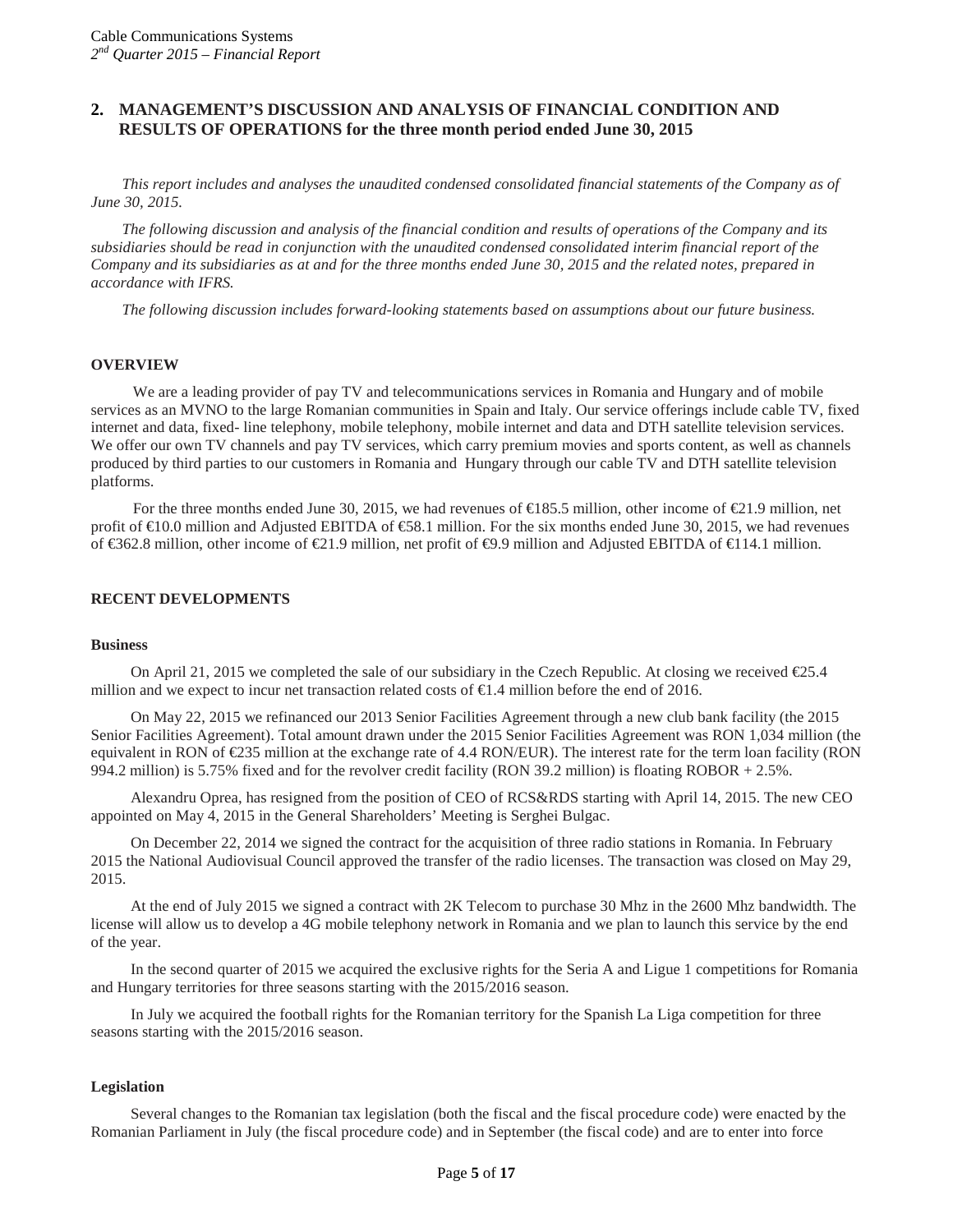starting January 2016, subject to the endorsement by the President of Romania. The changes aim at reducing the level of some fiscal burdens (such as the progressive cut of the VAT level from 24% to 20% starting January 2016 and to 19% starting January 2017; the decrease of the dividend tax from 16% to 5% starting January 2017, the abolition of some fuel excise, etc.), while increasing several other taxes (e.g., the raise of the currently applicable level of the social security taxes for individual professional revenues in Romania; the increase of the real estate taxation, etc.). The tax on special constructions (including networks) will be discontinued starting with January 2017.

## **BASIS OF FINANCIAL PRESENTATION**

The Company prepares its consolidated financial statements in accordance with IFRS. For the periods analyzed in this report, the Company's presentation currency was the euro.

#### **Functional Currencies and Presentation Currency**

Each of our Group entities prepares its individual financial statements in the currency of the primary economic environment in which it operates; this local currency is the functional currency of the entity.

The Company presents its consolidated financial statements in euros. The Company uses the euro as the presentation currency of its consolidated financial statements under IFRS because the euro is used as a reference currency in the telecommunications industry in the European Union and management analysis and reporting is prepared in euros.

#### **Segments**

Our board of directors evaluates business and market opportunities and considers our results primarily on a country by country basis. As such, we report our results of operations in accordance with four geographic segments: Romania, Hungary, Spain and Other, which includes our operations in the Czech Republic (disposed of in April 2015) and Italy.

In addition, we present revenues and certain other financial information in accordance with our six business lines: cable TV, fixed internet and data, fixed-line telephony, mobile telephony, mobile internet and data and DTH.

## **TRENDS AND OTHER FACTORS IMPACTING OUR RESULTS OF OPERATIONS**

The following are the key factors that have significantly affected our results of operations and financial condition during the periods under review, or which we expect will significantly affect our operations in the future.

## **Exchange Rates**

Our operating subsidiaries record their financial results in their respective functional currencies (principally the Romanian leu; to a lesser extent, the Hungarian forint, the Czech koruna), which are then translated into euros in preparing our consolidated financial statements. In addition, because the mix of currencies in which our operating expenses are incurred differs significantly from the mix of currencies in which we generate revenue, we are also exposed to significant currency transactional risk.

In recent years, the values of local currencies in the principal countries where we operate have fluctuated considerably relative to the euro, our presentation currency, and the U.S. dollar. We have significant exposure to euro and to a lesser degree to U.S. dollar, as most of our financing agreements and in euro and we purchase certain content and services for our cable TV and DTH businesses in euros and U.S. dollars. In the six month period ended June 30, 2015, compared with the same period in 2014, the Romanian leu appreciated by 0.2% relative to the euro and declined by 22.0% relative to the U.S. dollar, and the Hungarian forint declined by 0.2% relative to the euro and depreciated by 22.5% relative to the U.S. dollar. In the 2<sup>nd</sup> quarter of 2015, compared with the same period in 2014, the Romanian leu declined by 0.2% relative to the euro and declined by 23.7% relative to the U.S. dollar, and the Hungarian forint remained stable relative to the euro and declined 23.5% relative to the U.S. dollar. The changes in currencies discussed are computed using the average rates in the period presented in the table below.

Going forward, we plan to continue to present our consolidated financial results in euros. Any further significant appreciation of the euro against our other functional currencies in coming periods could have the effect of significantly reducing our financial results as reported in euro.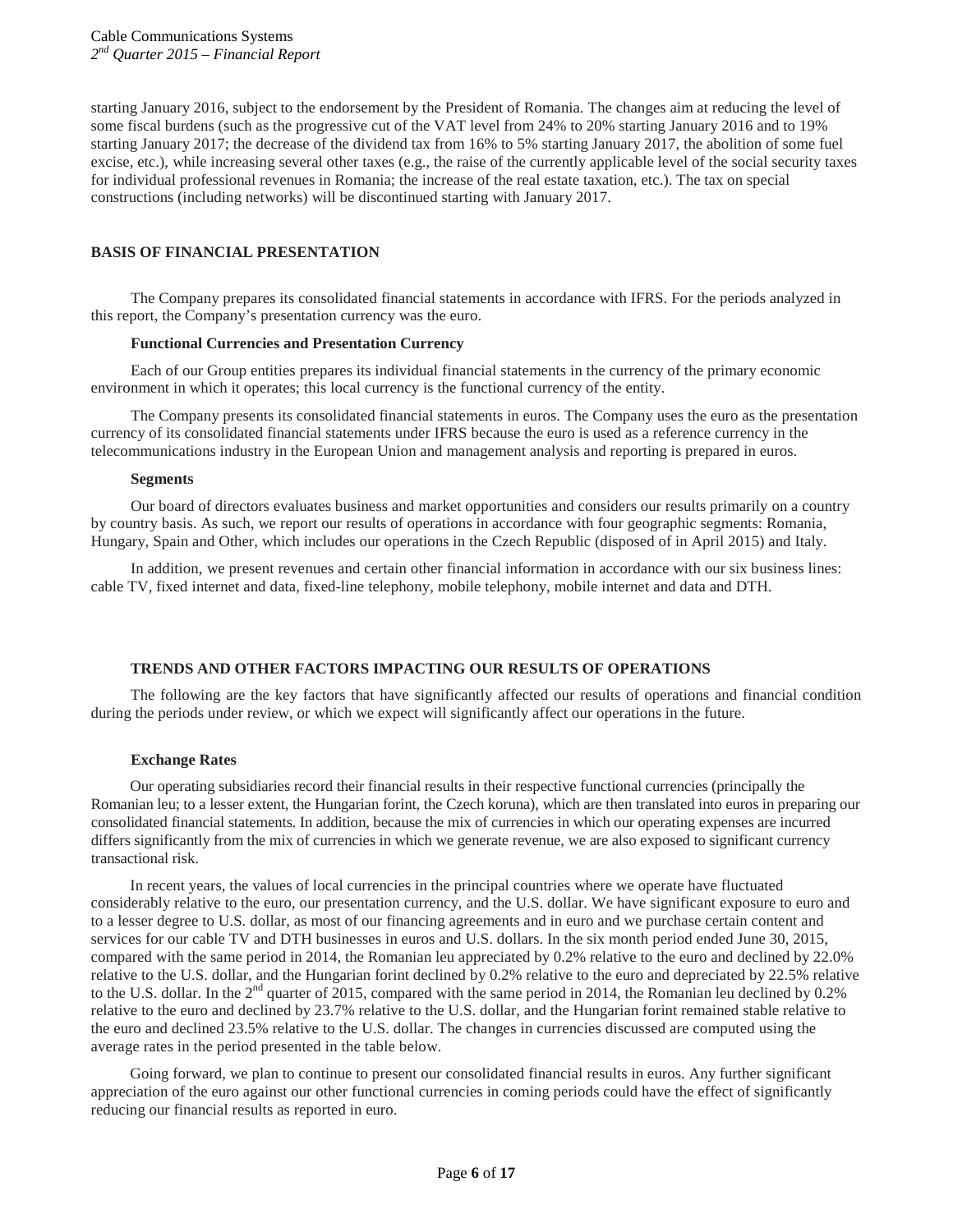The following table sets out the period end and average exchange rates of the euro against each of our local functional currencies, in each case as reported by the relevant central bank on its website (unless otherwise stated):

|                                           | As at and for the three<br>months ended June 30 |        |        | As at and for the six<br>months ended June 30 |  |  |
|-------------------------------------------|-------------------------------------------------|--------|--------|-----------------------------------------------|--|--|
|                                           | 2015<br>2014                                    |        | 2014   | 2015                                          |  |  |
|                                           | Value of one euro in the relevant currency      |        |        |                                               |  |  |
| <b>Romanian leu (RON)</b>                 |                                                 |        |        |                                               |  |  |
| Period beginning rate                     | 4.46                                            | 4.41   | 4.48   | 4.48                                          |  |  |
| Period end rate                           | 4.39                                            | 4.47   | 4.39   | 4.47                                          |  |  |
| Average rate                              | 4.43                                            | 4.44   | 4.46   | 4.45                                          |  |  |
| <b>Hungarian forint (HUF)</b>             |                                                 |        |        |                                               |  |  |
| Period beginning rate                     | 307.06                                          | 299.14 | 296.91 | 314.89                                        |  |  |
| Period end rate                           | 310.19                                          | 315.04 | 310.19 | 315.04                                        |  |  |
| Average rate                              | 305.92                                          | 306.03 | 306.97 | 307.50                                        |  |  |
| Czech koruna (CZK)                        |                                                 |        |        |                                               |  |  |
| Period beginning rate                     | 27.44                                           | 27.73  | 27.43  | 27.73                                         |  |  |
| Period end rate                           | 27.43                                           | 27.43  | 27.43  | 27.43                                         |  |  |
| Average rate                              | 27.45                                           | 27.44  | 27.44  | 27.58                                         |  |  |
| United States Dollar (USD) <sup>(1)</sup> |                                                 |        |        |                                               |  |  |
| Period beginning rate                     | 1.38                                            | 1.08   | 1.38   | 1.21                                          |  |  |
| Period end rate                           | 1.37                                            | 1.12   | 1.37   | 1.12                                          |  |  |
| Average rate                              | 1.37                                            | 1.11   | 1.37   | 1.12                                          |  |  |

(1) According to the exchange rates published by the European Central Bank.

In the three months ended June 30, 2015, we had a net foreign exchange loss (which is recognized in net finance expenses on our statement of comprehensive income) of €6.9 million due to the depreciation of the Romanian leu against the euro at the end of the quarter as compared to March 31, 2015. In the three months ended June 30, 2014, we had a net foreign exchange gain of €10.0 million due to the appreciation of the Romanian leu against the euro at the end of the quarter as compared to March 31, 2014.

In the six months ended June 30, 2015, we had a net foreign exchange gain (which is recognized in net finance income on our statement of comprehensive income) of  $\epsilon$ 1.0 million due to the appreciation of the Romanian leu against the euro at the end of the period as compared to December 31, 2014. In the six months ended June 30, 2014, we had a net foreign exchange gain of €17.3 million due to the appreciation of the Romanian leu against the euro and the US dollar at the end of the period as compared to December 31, 2013.

#### **Growth in Business, RGUs and ARPU**

Our revenues are most directly a function of the number of our RGUs and ARPU. Neither of these terms is a measure of financial performance under IFRS, nor have these measures been reviewed by an outside auditor, consultant or expert. Each of these measures is derived from management estimates. See "*Important Information – Operating and Market Data*"

The following table shows, by segment and business, our RGUs at the beginning and at the end of the second quarter in each of 2014 and 2015 and monthly ARPU for the three months ended June 30, 2014 and 2015. ARPU figures are not shown on a constant currency basis.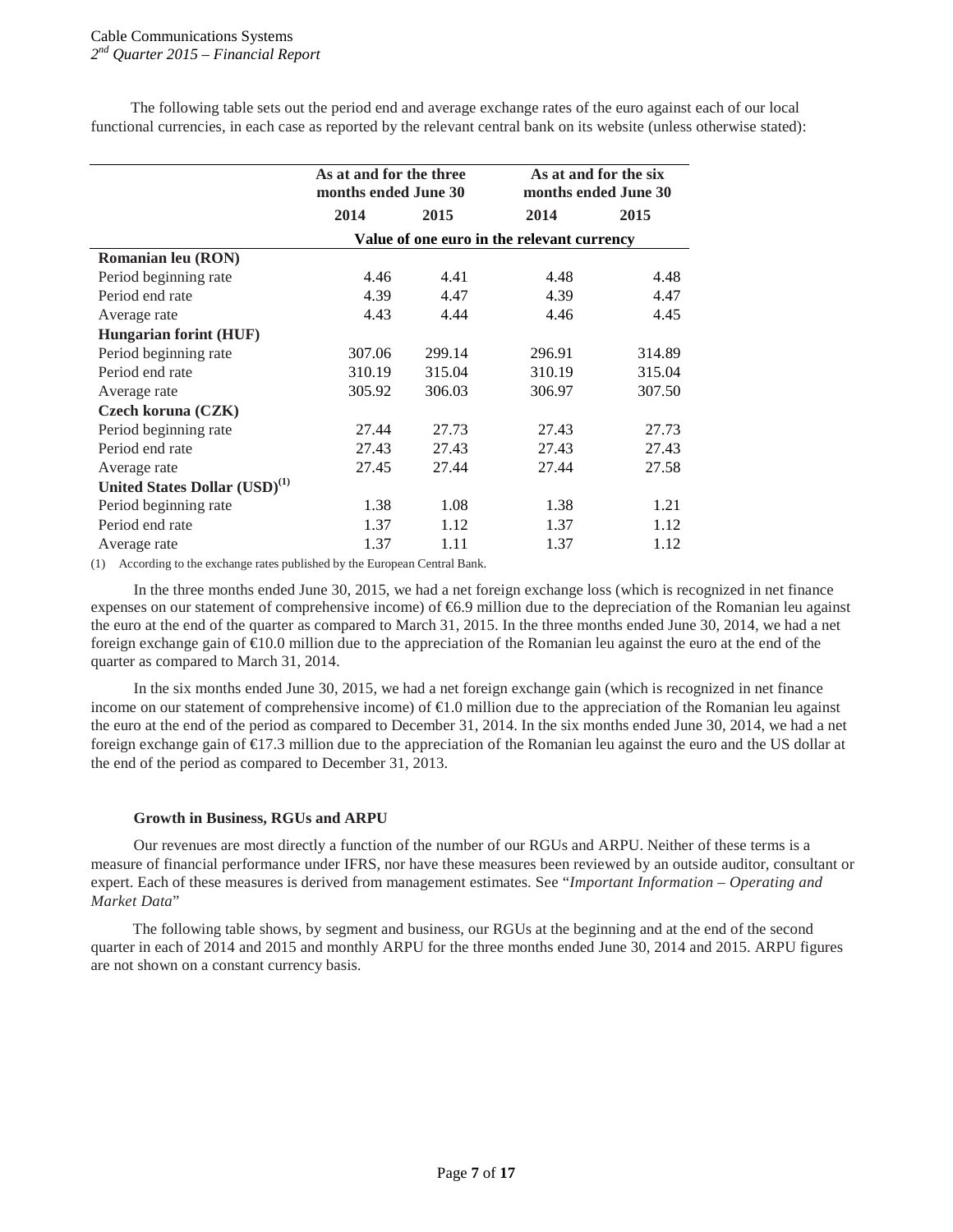|                                   | <b>RGUs (in thousands)</b> |       |                         |                |              |                         | <b>ARPU (EUR/RGU/month)</b>                     |       |                         |
|-----------------------------------|----------------------------|-------|-------------------------|----------------|--------------|-------------------------|-------------------------------------------------|-------|-------------------------|
|                                   | As at March 31,            |       | $\frac{0}{0}$<br>change | As at June 30, |              | $\frac{0}{0}$<br>change | For the three<br>month period<br>ended June 30, |       | $\frac{0}{0}$<br>change |
|                                   | 2014                       | 2015  |                         | 2014           | 2015         |                         | 2014                                            | 2015  |                         |
| Romania                           |                            |       |                         |                |              |                         |                                                 |       |                         |
| Cable TV                          | 2,506                      | 2,633 | 5.1%                    | 2,535          | 2,659        | 4.9%                    | 5.13                                            | 5.22  | 1.8%                    |
| Fixed Internet and data           |                            |       |                         |                |              |                         |                                                 |       |                         |
| Residential                       | 1,648                      | 1,776 | 7.8%                    | 1,670          | 1,802        | 7.9%                    | 5.26                                            | 5.16  | $-1.9%$                 |
| <b>Business</b>                   | 80                         | 92    | 15.0%                   | 83             | 96           | 15.7%                   | 43.09                                           | 39.44 | $-8.5%$                 |
| Fixed-line telephony              |                            |       |                         |                |              |                         |                                                 |       |                         |
| Residential                       | 1,390                      | 1,331 | $-4.2%$                 | 1,380          | 1,318        | $-4.5%$                 | 1.37                                            | 1.28  | $-6.6%$                 |
| <b>Business</b>                   | 119                        | 124   | 4.2%                    | 119            | 125          | 5.0%                    | 4.36                                            | 3.56  | $-18.3%$                |
| Mobile telephony                  | 1,066                      | 1,485 | 39.3%                   | 1,087          | 1,583        | 45.6%                   | 1.36                                            | 2.96  | 117.6%                  |
| Mobile internet and data          | 734                        | 1,362 | 85.6%                   | 852            | 1,483        | 74.1%                   | 1.63                                            | 1.20  | $-26.4%$                |
| <b>DTH</b>                        | 781                        | 693   | $-11.3%$                | 765            | 690          | $-9.8%$                 | 4.74                                            | 4.83  | 1.9%                    |
| <b>Hungary</b>                    |                            |       |                         |                |              |                         |                                                 |       |                         |
| Cable TV                          | 401                        | 416   | 3.7%                    | 402            | 420          | 4.5%                    | 7.17                                            | 7.33  | 2.2%                    |
| Fixed internet and data           | 330                        | 355   | 7.6%                    | 333            | 361          | 8.4%                    | 7.61                                            | 7.77  | 2.1%                    |
| Fixed-line telephony              | 290                        | 307   | 5.9%                    | 292            | 312          | 6.8%                    | 2.41                                            | 1.76  | $-27.0%$                |
| Mobile internet and data $^{(1)}$ | 20                         | 18    | $-10.0%$                | 20             | 18           | $-10.0%$                | 6.60                                            | 6.72  | 1.8%                    |
| <b>DTH</b>                        | 336                        | 326   | $-3.0%$                 | 341            | 331          | $-2.9%$                 | 7.70                                            | 7.79  | 1.2%                    |
| <b>Spain</b>                      |                            |       |                         |                |              |                         |                                                 |       |                         |
| Mobile telephony <sup>(2)</sup>   | 336                        | 451   | 34.2%                   | 364            | 487          | 33.8%                   | 10.14                                           | 9.90  | $-2.4%$                 |
| Mobile internet and data $^{(2)}$ | 128                        | 203   | 58.6%                   | 154            | 224          | 45.5%                   | 5.17                                            | 6.48  | 25.3%                   |
| <b>Italy</b>                      |                            |       |                         |                |              |                         |                                                 |       |                         |
| Mobile telephony <sup>(2)</sup>   | 57                         | 69    | 21.1%                   | 57             | 74           | 29.8%                   | 6.39                                            | 8.31  | 30.0%                   |
| Mobile internet and data $^{(2)}$ | 1                          | 3     | N.M.                    | $\overline{c}$ | 5            | N.M.                    | 4.72                                            | 6.17  | 30.7%                   |
| Other                             |                            |       |                         |                |              |                         |                                                 |       |                         |
| $DTH^{(3)}$                       | 150                        | 131   | $-12.7%$                | 145            | $\mathbf{0}$ | N.M.                    | 7.89                                            | 8.09  | 2.5%                    |

(1) As a reseller, selling services which utilize the Telenor network under our "Digi" brand.

(2) As an MVNO.

(3) Includes services provided in Czech Republic (disposed of at the end of April 2015)

N.M – not meaningful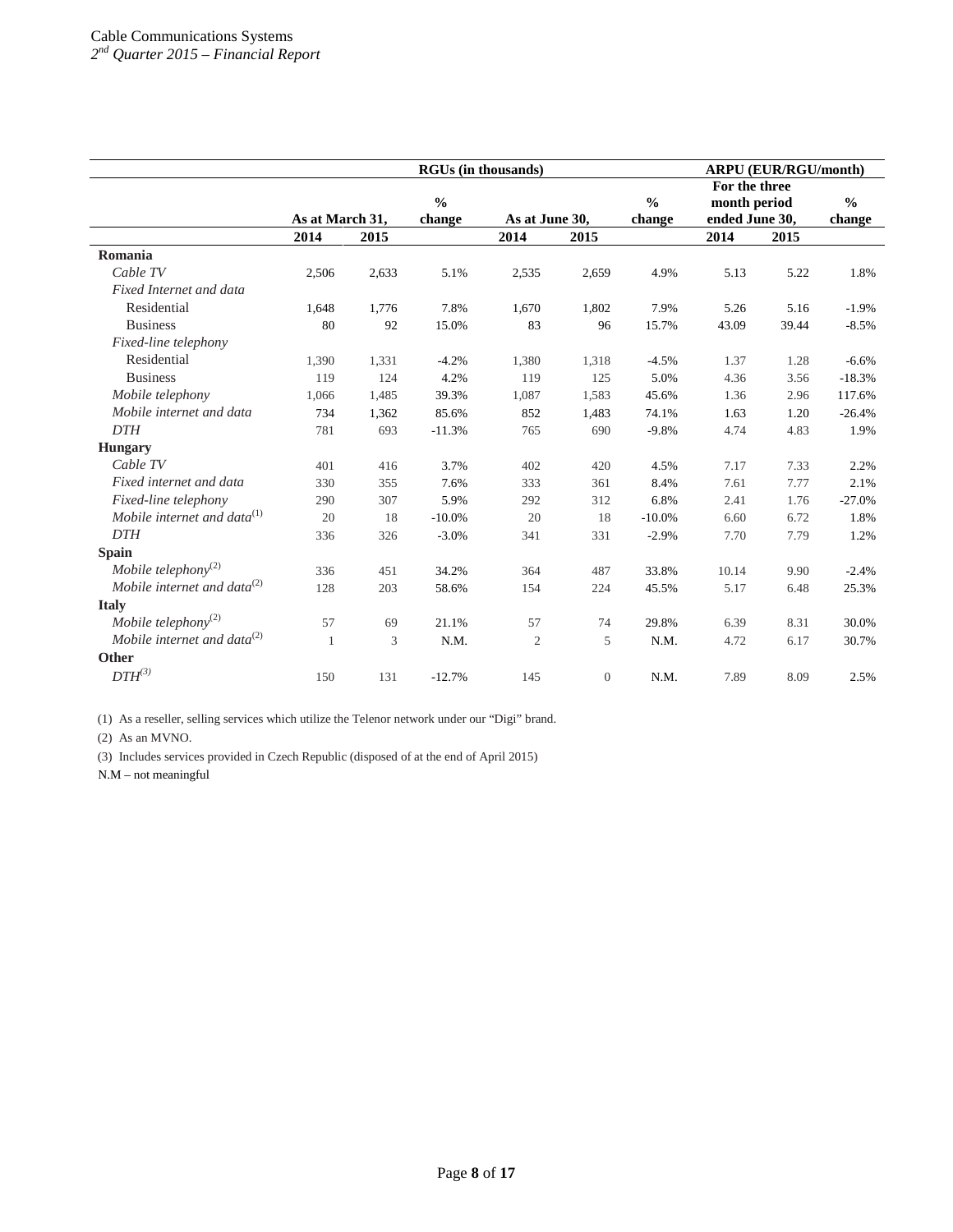## **HISTORICAL RESULTS OF OPERATIONS**

## **Results of Operations for the three months ended June 30, 2014 and 2015**

|                                           | Three months ended June 30, |                    | Six months ended June 30, |                    |  |
|-------------------------------------------|-----------------------------|--------------------|---------------------------|--------------------|--|
|                                           | 2014                        | 2015               | 2014                      | 2015               |  |
|                                           |                             | (euro in millions) |                           | (euro in millions) |  |
| <b>Revenues</b>                           |                             |                    |                           |                    |  |
| Romania                                   | 112.8                       | 133.6              | 221.4                     | 259.8              |  |
| Hungary                                   | 30.2                        | 31.4               | 59.5                      | 62.4               |  |
| Spain                                     | 12.9                        | 18.5               | 25.3                      | 34.6               |  |
| Other                                     | 1.1                         | 1.9                | 2.4                       | 3.6                |  |
| Discontinued operations                   | 3.5                         | 0.7                | 7.2                       | 3.8                |  |
| Elimination of intersegment revenues      | (0.6)                       | (0.7)              | (1.7)                     | (1.3)              |  |
| <b>Total revenues</b>                     | 160.1                       | 185.5              | 313.9                     | 362.8              |  |
|                                           |                             |                    |                           |                    |  |
| Other income                              | 0.0                         | 21.9               | 8.3                       | 21.9               |  |
|                                           |                             |                    |                           |                    |  |
| <b>Operating expenses</b>                 |                             |                    |                           |                    |  |
| Romania                                   | 68.6                        | 90.8               | 129.4                     | 175.5              |  |
| Hungary                                   | 18.5                        | 18.8               | 36.3                      | 37.6               |  |
| Spain                                     | 12.3                        | 15.6               | 23.7                      | 29.5               |  |
| Other                                     | 1.9                         | 2.3                | 3.7                       | 4.8                |  |
| Discontinued operations                   | 2.3                         | 0.6                | 4.7                       | 2.6                |  |
| Elimination of intersegment expenses      | (0.6)                       | (0.7)              | (1.7)                     | (1.3)              |  |
| Depreciation, amortization and impairment |                             |                    |                           |                    |  |
| of tangible and intangible assets         | 50.2                        | 46.7               | 98.6                      | 94.0               |  |
| <b>Total operating expenses</b>           | 153.3                       | 174.1              | 294.5                     | 342.7              |  |
| <b>Operating profit</b>                   | 6.8                         | 33.2               | 27.7                      | 42.0               |  |
|                                           |                             |                    |                           |                    |  |
| Finance income                            | 10.3                        | 0.0                | 17.8                      | 1.0                |  |
| Finance expense                           | (15.9)                      | (21.8)             | (30.9)                    | (30.4)             |  |
| Net finance costs                         | (5.6)                       | (21.7)             | (13.1)                    | (29.4)             |  |
|                                           |                             |                    |                           |                    |  |
| <b>Profit before taxation</b>             | 1.2                         | 11.4               | 14.6                      | 12.5               |  |
| Income tax benefit/(expense)              | 1.0                         | (1.4)              | (0.9)                     | (2.6)              |  |
| Profit for the period                     | 2.1                         | 10.0               | 13.7                      | 9.9                |  |

#### *Revenues*

Our revenues for the three months ended June 30, 2015 were €185.5 million, compared with €160.1 million for the three months ended June 30, 2014, an increase of 15.9%. On a constant currency basis (by reference to the three month period ended June 30, 2014 average exchange rates), our revenues would have grown by an additional €0.4 million to €185.9 million for the three months ended June 30, 2015, an aggregate increase of 16.1%.

Our revenues from continuing operations for the three months ended June 30, 2015 were €184.7 million, compared with €156.5 million for the three months ended June 30, 2014, an increase of 18.0%. On a constant currency basis (by reference to the three month period ended June 30, 2014 average exchange rates), our revenues from continuing operations would have grown by an additional  $€0.4$  million to  $€185.1$  million for the three months ended June 30, 2015, an aggregate increase of 18.3%.

Our revenues for the six months ended June 30, 2015 were €362.8 million, compared with €313.9 million for the six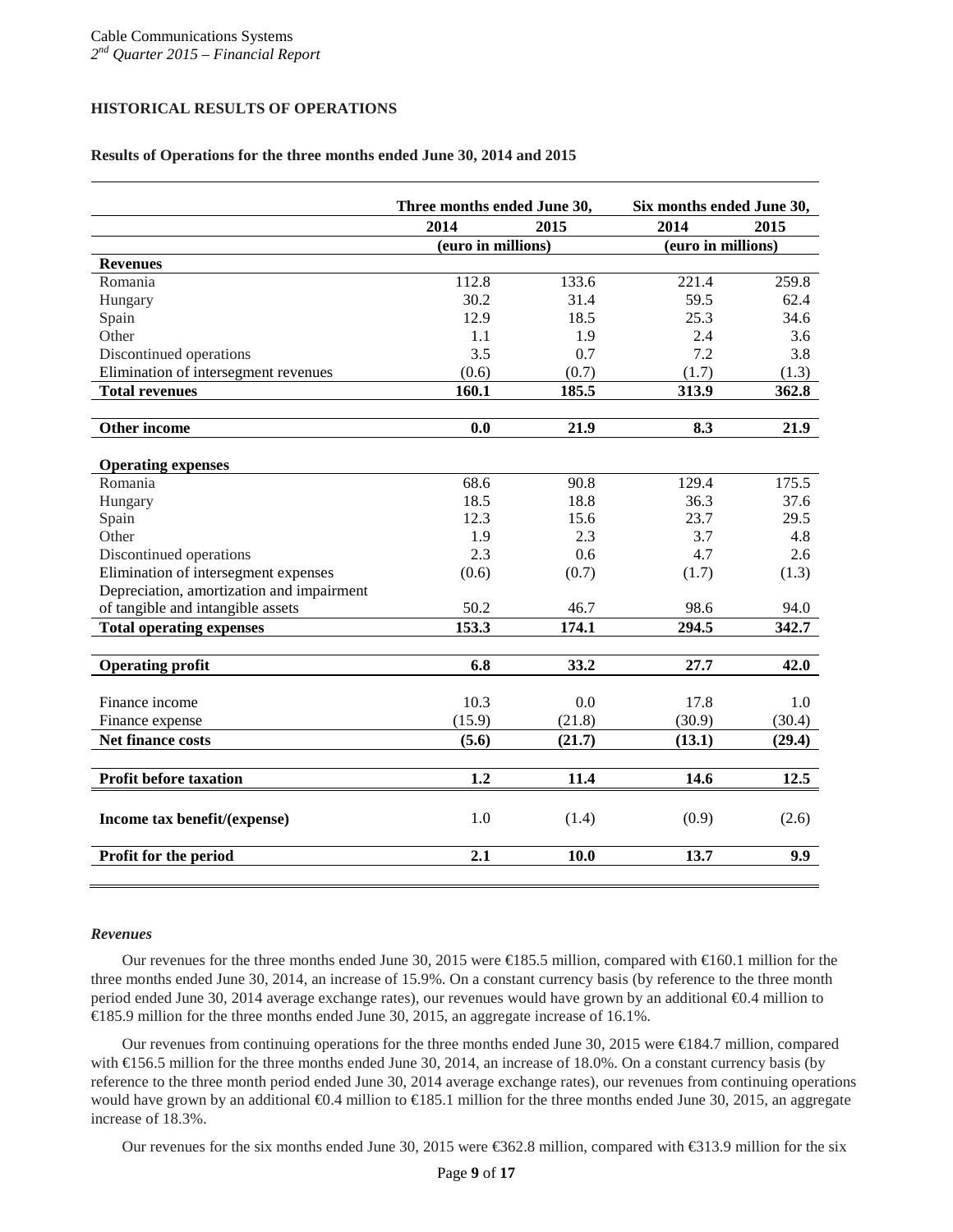months ended June 30, 2014, an increase of 15.6%. On a constant currency basis (by reference to the six month period ended June 30, 2014 average exchange rates), our revenues would have decreased by  $\Theta$ .6 million to  $\Theta$ 62.2 million for the six months ended June 30, 2015, an aggregate increase of 15.4%.

Our revenues from continuing operations for the six months ended June 30, 2015 were €359.0 million, compared with €306.8 million for the six months ended June 30, 2014, an increase of 17.0%. On a constant currency basis (by reference to the six month period ended June 30, 2014 average exchange rates), our revenues from continuing operations would have decreased by €0.6 million to €358.4 million for the six months ended June 30, 2015, an aggregate increase of 16.8%.

The following tables show the distribution of revenues by country and business line for the three and six months ended June 30, 2014 and 2015 and the revenues calculated on constant currency basis:

|                          | Three months ended<br><b>June 30,</b> |                   | % change  | <b>Six months ended</b><br><b>June 30,</b> |       | $\frac{0}{0}$<br>change |
|--------------------------|---------------------------------------|-------------------|-----------|--------------------------------------------|-------|-------------------------|
|                          | 2014                                  | 2015              |           | 2014                                       | 2015  |                         |
|                          | (euro in millions)                    |                   |           | (euro in millions)                         |       |                         |
| Romania                  |                                       |                   |           |                                            |       |                         |
| Cable TV                 | 38.8                                  | 41.4              | 6.7%      | 76.6                                       | 81.5  | 6.4%                    |
| Fixed internet and data  | 36.7                                  | 38.8              | 5.7%      | 72.9                                       | 77.2  | 5.9%                    |
| Fixed-line telephony     | 7.2                                   | 6.4               | $-11.1%$  | 16.0                                       | 12.8  | $-20.0\%$               |
| Mobile telephony         | 4.4                                   | 13.6              | 209.1%    | 8.9                                        | 24.6  | 176.4%                  |
| Mobile internet and data | 3.9                                   | 5.1               | 30.8%     | 7.4                                        | 10.0  | 35.1%                   |
| <b>DTH</b>               | 11.0                                  | 10.0              | $-9.1%$   | 22.1                                       | 20.2  | $-8.6%$                 |
| Other revenues           | 10.3                                  | 17.8              | 72.8%     | 16.0                                       | 32.7  | 104.4%                  |
| <b>Total</b>             | 112.3                                 | 133.2             | $18.6\%$  | 219.9                                      | 259.0 | 17.8%                   |
| <b>Hungary</b>           |                                       |                   |           |                                            |       |                         |
| Cable TV                 | 8.6                                   | 9.2               | 7.0%      | 17.2                                       | 18.2  | 5.8%                    |
| Fixed internet and data  | 7.6                                   | 8.3               | 9.2%      | 14.9                                       | 16.4  | 10.1%                   |
| Fixed-line telephony     | 2.1                                   | 1.6               | $-23.8%$  | 4.2                                        | 3.6   | $-14.3%$                |
| Mobile internet and data | 0.4                                   | 0.4               | 0.0%      | 0.8                                        | 0.7   | $-12.5%$                |
| <b>DTH</b>               | 7.8                                   | 7.7               | $-1.3%$   | 15.5                                       | 15.2  | $-1.9%$                 |
| Other revenues           | 3.7                                   | 4.2               | 13.5%     | 6.9                                        | 8.3   | 20.3%                   |
| <b>Total</b>             | 30.2                                  | $\overline{31.4}$ | 4.0%      | $\overline{59.5}$                          | 62.4  | 4.9%                    |
| <b>Spain</b>             |                                       |                   |           |                                            |       |                         |
| Mobile telephony         | 10.7                                  | 13.9              | 29.9%     | 20.8                                       | 26.1  | 25.5%                   |
| Mobile internet and data | 2.2                                   | 4.2               | 90.9%     | 4.0                                        | 7.8   | 95.0%                   |
| Other revenues           | 0.0                                   | 0.1               | N.M.      | 0.1                                        | 0.2   | 100.0%                  |
| <b>Total</b>             | 12.9                                  | 18.2              | 41.1%     | 25.0                                       | 34.0  | 36.0%                   |
| <b>Italy</b>             |                                       |                   |           |                                            |       |                         |
| Mobile telephony         | 1.1                                   | 1.8               | 63.6%     | 2.3                                        | 3.4   | 47.8%                   |
| Mobile internet and data | 0.0                                   | 0.1               | N.M.      | 0.0                                        | 0.1   | N.M.                    |
| Other revenues           | 0.0                                   | 0.1               | N.M.      | 0.1                                        | 0.1   | $0.0\%$                 |
| <b>Total</b>             | 1.1                                   | 1.9               | 72.7%     | 2.4                                        | 3.6   | 50.0%                   |
| <b>Czech republic</b>    |                                       |                   |           |                                            |       |                         |
| $DTH^{(1)}$              | 3.5                                   | 0.7               | $-80.0\%$ | 7.1                                        | 3.8   | $-46.5%$                |
| Other revenues           | 0.0                                   | 0.0               | N.M.      | 0.0                                        | 0.0   | N.M.                    |
| <b>Total</b>             | 3.5                                   | 0.7               | $-80.0\%$ | 7.2                                        | 3.8   | $-47.2%$                |
| <b>Total</b>             | 160.1                                 | 185.5             | 15.9%     | 313.9                                      | 362.8 | 15.6%                   |

**(1) The revenues for the three month and six month periods ended June 30, 2015 include only the period ending on April 21 2015**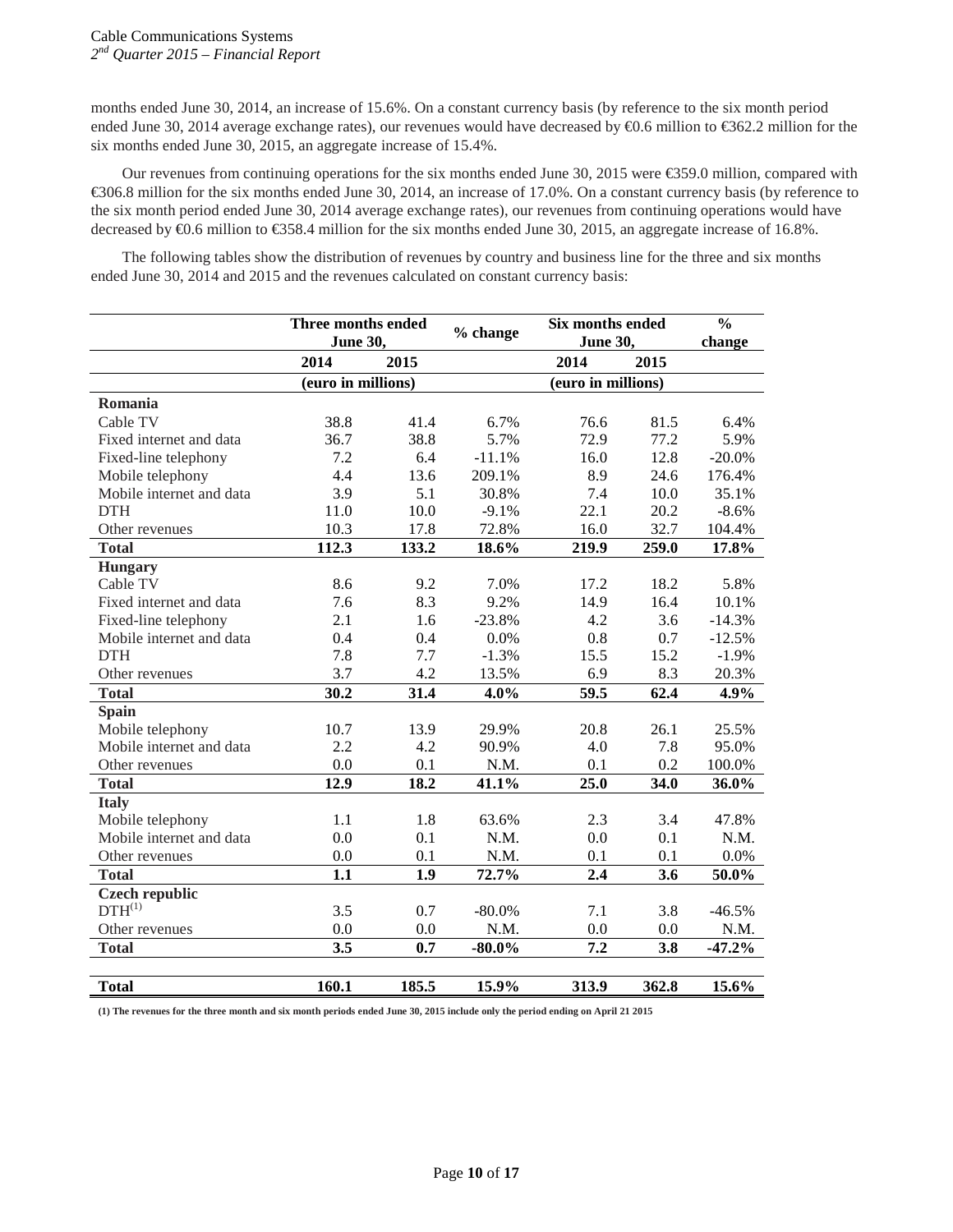|                                      |               | Three months ended | Six months ended |                 |  |
|--------------------------------------|---------------|--------------------|------------------|-----------------|--|
|                                      |               | <b>June 30,</b>    |                  | <b>June 30,</b> |  |
| <b>Segment</b>                       | 2014          | 2014<br>2015       |                  | 2015            |  |
|                                      |               | Constant           |                  | Constant        |  |
|                                      | <b>Actual</b> | Currency           | Actual           | <b>Currency</b> |  |
| Romania                              | 112.8         | 134.0              | 221.4            | 259.1           |  |
| Hungary                              | 30.2          | 31.4               | 59.5             | 62.5            |  |
| Spain                                | 12.9          | 18.5               | 25.3             | 34.6            |  |
| Other                                | 1.1           | 1.9                | 2.4              | 3.6             |  |
| Discontinued operations              | 3.5           | 0.7                | 7.2              | 3.8             |  |
| Elimination of intersegment revenue. | (0.6)         | (0.7)              | (1.7)            | (1.3)           |  |
| <b>Total</b>                         | 160.1         | 185.9              | 313.9            | 362.2           |  |

## **Revenues in Euro millions in constant currency**

*Revenues in Romania* (including intersegment revenues) for the three months ended June 30, 2015 were €133.6 million compared with €112.8 million for the three months ended June 30, 2014, an increase of 18.4%. On a constant currency basis (by reference to the 2<sup>nd</sup> quarter of 2014 average exchange rates), our revenues in Romania would have been €134.0 million for the three months ended June 30, 2015 (higher by €0.4 million), leading to an aggregate increase of 18.8%. Revenue growth in Romania was driven primarily by an increase in our mobile telephony RGUs and ARPU, cable TV and fixed internet and data RGUs and other revenues. Mobile telephony RGUs increased from 1,087,000 at June 30, 2014 to 1,583,000 at June 30, 2015, an increase of 45.6%. This increase is the result of launching a new offer with competitive tariffs and also the possibility of acquiring a mobile handset. As a result, also the ARPU from mobile telephony increased in the three months ended June 30, 2015 to 2.96  $\in$ month compared with 1.36  $\in$ month for the three months ended June 30, 2014, an increase of 117.6%. Our cable TV RGUs increased from 2,535,000 at June 30, 2014 to 2,659,000 at June 30, 2015, an increase of 4.9%, and our fixed internet and data RGUs increased from 1,753,000 at June 30, 2014 to 1,898,000 at June 30, 2015, an increase of 8.3%. Both increases were driven primarily by our investments in expanding and upgrading our fiber optic network, which allowed us to connect more customers. Other revenues increased mainly as a result of increase from revenues from sales of equipment to our customers (increase in other revenues of €2.8 million in the three months ended June 30, 2015 compared with the three months ended June 30, 2014) and supply of energy to corporate clients (increase in other revenues of €2.0 million in the three months ended June 30, 2015 compared with the three months ended June 30, 2014). Growth in our cable TV, fixed internet and data, mobile telephony and other revenues were partially offset by a decrease in our number of DTH RGUs and a decrease in residential fixed telephony RGUs and ARPU. DTH RGUs decreased from 765,000 at June 30, 2014 to 690,000 at June 30, 2015, a decrease of 9.8%. Residential fixed telephony RGUs decreased from 1,380,000 at June 30, 2014 to 1,318,000 at June 30, 2015, a decrease of 4.5% and fixed telephony ARPU decreased from 1.37  $\in$  month for the three months ended June 30, 2014 to 1.28  $\in$  month for the three months ended June 30, 2015, a decrease of 6.6%.

*Revenues in <i>Hungary* for the three months ended June 30, 2015 were €31.4 million compared with €30.2 million for the three months ended June 30, 2014, an increase of 4.0%. The increase in revenues was principally due to an increase in our cable TV RGUs, fixed internet and data RGUs and other revenues. Our cable TV RGUs increased from 402,000 at June 30, 2014 to 420,000 as at June 30, 2015, an increase of 4.5%. Our fixed internet and data RGUs increased from 333,000 at June 30, 2014 to 361,000 at June 30, 2015, an increase of 8.4%. The increases in RGUs were driven primarily by the quality of our network. The above increases were partially offset by a decrease in our DTH RGUs and fixed telephony ARPU. Our DTH RGUs decreased from 341,000 at June 30, 2014 to 331,000 at June 30, 2015, a decrease of 2.9%. Our fixed-line telephony RGUs increased from 292,000 at June 30, 2014 to 312,000 at June 30, 2015, an increase of 6.8%. Despite the increase in the fixed-line telephony RGUs, the revenues decreased as a result of lower traffic leading to lower ARPU.

*Revenues in Spain* (including intersegment revenues) for the three months ended June 30, 2015 were  $\in$ 18.5 million compared with €12.9 million for the three months ended June 30, 2014, an increase of 43.4%. This growth was the result of an increase in our number of mobile telephony RGUs from 364,000 at June 30, 2014 to 487,000 at June 30, 2015, an increase of 33.8%, and an increase in the number of mobile internet and data RGUs from 154,000 at June 30, 2014 to 224,000 at June 30, 2015, an increase of 45.5%.

*Revenues in Italy* for the three months ended June 30, 2015 were €1.9 million compared with €1.1 million for the three months ended June 30, 2014, an increase of 72.7%. The increase in revenues was due to an increase our mobile telephony RGUs from 57,000 at June 30, 2014 to 74,000 as at June 30, 2015 and also due to an increase in the ARPU of the mobile telephony RGUs from 6.39  $\in$ month for the three months ended June 30, 2014 to 8.31  $\in$ month for the three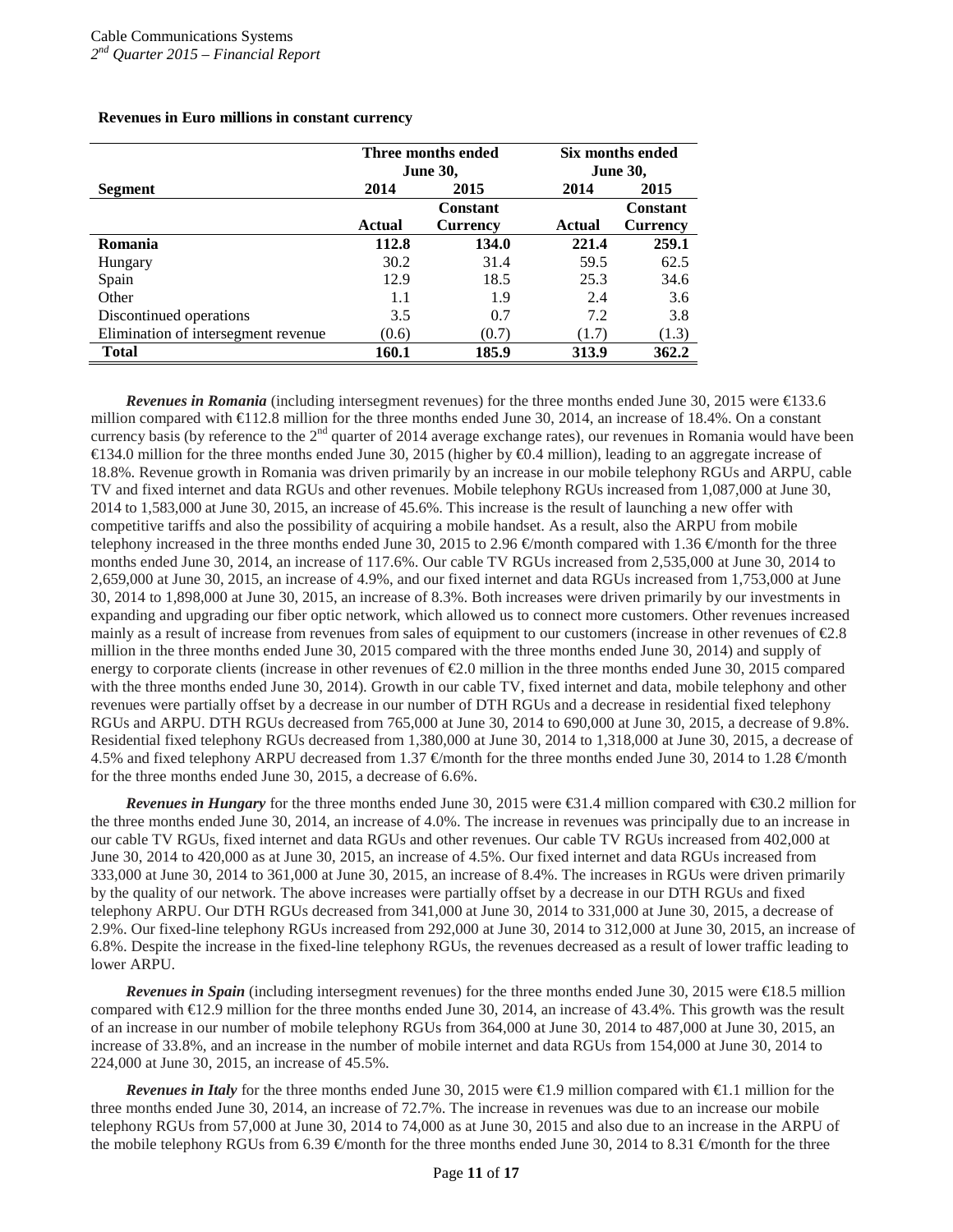months ended June 30, 2015, an increase of 30.0%.

#### *Total operating expenses*

Our total operating expenses for the three months ended June 30, 2015 were €174.1 million compared with €153.3 million for the three months ended June 30, 2014, an increase of 13.6%.

Our total operating expenses for the six months ended June 30, 2015 were €342.7 million compared with €294.5 million for the six months ended June 30, 2014, a decrease of 16.4%.

The table below sets out the expenses per segment (which excludes depreciation and amortization) as a percentage of revenues for the three months ended June 30, 2014 and 2015 (including intersegment transactions).

|                         |         | Three months ended June 30, | Six months ended June 30, |                           |  |
|-------------------------|---------|-----------------------------|---------------------------|---------------------------|--|
| <b>Segment</b>          | 2014    | 2015                        | 2014                      | 2015                      |  |
|                         |         | Expenses as % of revenues   |                           | Expenses as % of revenues |  |
| Romania                 | 60.78%  | 67.96%                      | 58.45%                    | 67.55%                    |  |
| Hungary                 | 61.40%  | 59.91%                      | 61.02%                    | 60.18%                    |  |
| Spain                   | 94.78%  | 84.36%                      | 93.65%                    | 85.47%                    |  |
| Other                   | 163.31% | 121.41%                     | 155.24%                   | 134.83%                   |  |
| Discontinued operations | 66.70%  | 76.31%                      | 65.61%                    | 68.98%                    |  |

*Operating expenses in Romania* (including intersegment expenses) for the three months ended June 30, 2015 were €90.8 million compared with €68.6 million the three months ended June 30, 2014, an increase of 32.4%. This increase comes mainly from larger telephony interconnection charges associated with our new mobile offerings, increase in programming expenses, increase in salaries and increase in sales of handsets and other equipment.

*Operating expenses in Hungary* for the three months ended June 30, 2015 were €18.8 million compared with €18.5 million the three months ended June 30, 2014, an increase of 1.6%. This is mainly the result of the increase in direct costs associated with the increase in cable tv RGUs.

*Operating expenses in Spain* (including intersegment expenses) for the three months ended June 30, 2015 were  $\in$  5.6 million compared with  $\in$  2.3 million for the three months ended June 30, 2014, an increase of 26.8%. This increase is the result of an increase in the traffic as a result of an increase in our RGU number.

*Operating expenses in Other (excluding discontinued operations)* for the three months ended June 30, 2015 were €2.3 million compared with €1.9 million for the three months ended June 30, 2014, an increase of 21.1%. The increase is the result of the increase in RGUs and traffic in our subsidiary in Italy.

#### *Depreciation, amortization and impairment of tangible and intangible assets*

Depreciation, amortization and impairment of tangible and intangible assets was  $\epsilon$ 46.7 million for the three months ended June 30, 2015 compared with €50.2 million for three months ended June 30, 2014, a decrease of 7.0%. This decrease was primarily due to slightly lower depreciation of CPEs and lower amortization of programme assets.

*Other income* for the three months ended June 30, 2015 of  $E$ 1.9 million, represents the result for the sale of our Czech subsidiary.

## *Operating profit*

For the reasons set forth above, our operating profit was €33.2 million for the three months ended June 30, 2015 compared with €6.8 million for three months ended June 30, 2014.

## *Net finance expense*

We recognized net finance expense of €21.7 million in the three months ended June 30, 2015 compared with €5.6 million in the three months ended June 30, 2014. The increase is the result of a foreign exchange expense of €6.9 million in the three months ended June 30, 2015 compared with a foreign exchange income of €10.0 million in the three months ended June 30, 2014.

#### *Profit before taxation*

For the reasons set forth above, we had a profit before taxation of  $\in$ 1.4 million for the three months ended June 30,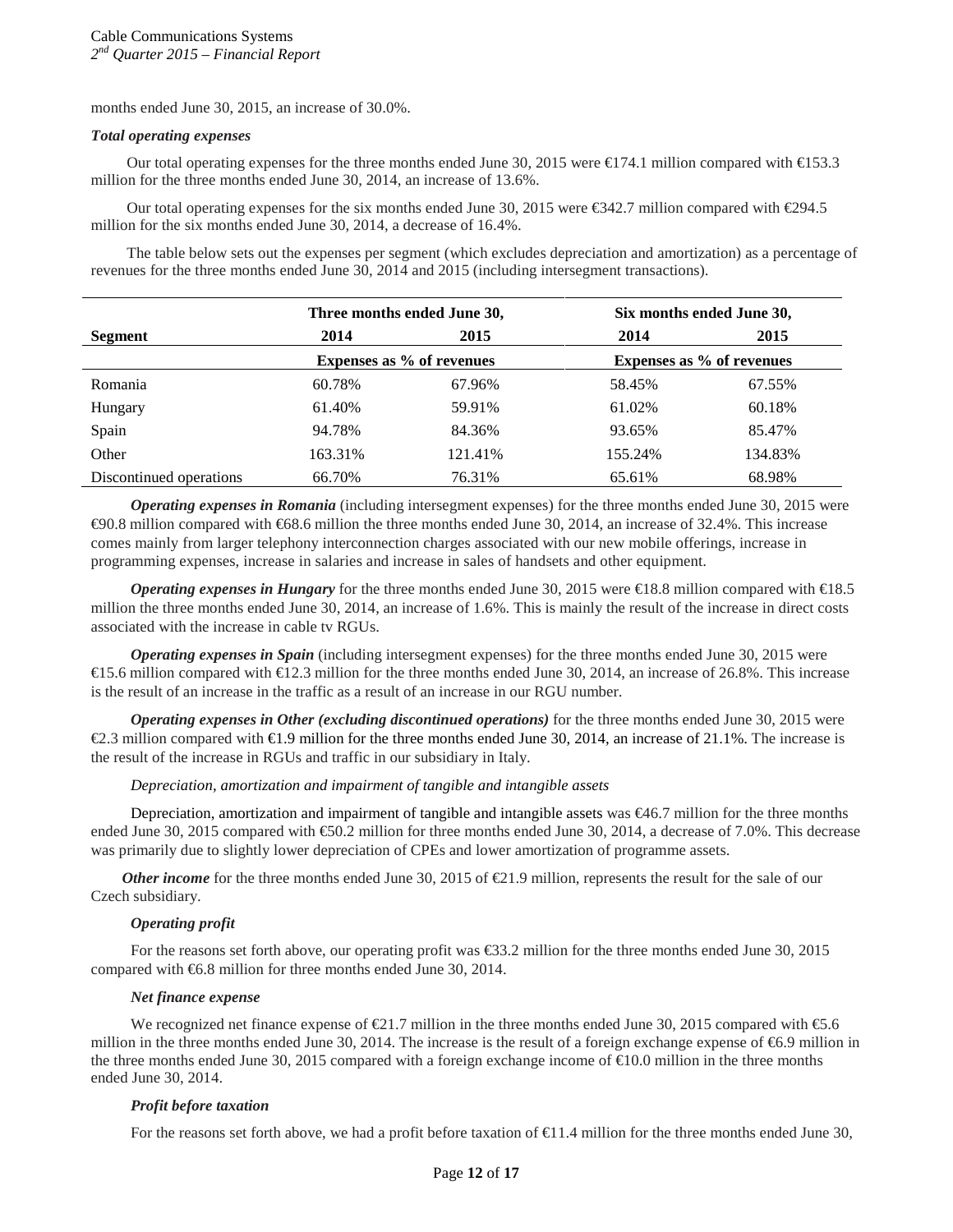2015 compared and a profit before taxation of €1.2 million for the three months ended June 30, 2014.

#### *Income tax expense*

An income tax expense of €1.4 million was recognized in the three months ended June 30, 2015 as a result of the net profit incurred in that period, adjusted for the effect of non-deductible expenses. An income tax benefit of €1.0 million was recognized in the three months ended June 30, 2014 mainly as a result of fiscal losses incurred in Romania and Italy.

#### *Profit for the year*

For the reasons set forth above, our net profit for the three months ended June 30, 2015 was €10.0 million and our net profit for the three months ended June 30, 2014 was  $\epsilon$ 2.1 million.

## **LIQUIDITY AND CAPITAL RESOURCES**

Historically, our principal sources of liquidity have been our operating cash flows and debt financing. Going forward, we expect to fund our cash obligations and capital expenditures primarily out of our operating cash flows, supplemented in part by the *2015 Senior Facilities Agreement* (signed on April 30, 2015), the ING Facilities Agreement, the Citi Facilities Agreement, other letter of guarantee facilities and other credit agreements. We believe that our strong and, in local currency, relatively predictable operating cash flows will continue to allow us to maintain a flexible capital expenditure policy.

All of our businesses generally produce positive operating cash flows that are relatively constant from month to month. Variations in our aggregate cash flow during the periods under review principally represented increased or decreased cash flow used in investing activities and cash flow from financing activities.

We have made and intend to continue to make significant investments in the growth of our businesses by acquiring new and renewing existing content rights, expanding our mobile telecommunications network and our fiber optic networks and procuring CPE which we lend free of charge to our customers for the duration of their subscriptions.

We also believe that, for the coming 12 months, our operating cash flows will be adequate to fund our working capital requirements.

#### **Historical Cash Flows**

The following table sets forth, for the three months ended June 30, 2014 and 2015 our consolidated cash flow from operating activities, cash flow from investing activities and cash flow from financing activities.

|                                                                      |                    | Three months ended<br><b>June 30,</b> |                    | Six months ended<br><b>June 30,</b> |
|----------------------------------------------------------------------|--------------------|---------------------------------------|--------------------|-------------------------------------|
|                                                                      | 2014               | 2015                                  | 2014               | 2015                                |
|                                                                      | (euro in millions) |                                       | (euro in millions) |                                     |
| Cash flows from operations before working capital changes            | 58.7               | 57.0                                  | 120.6              | 111.2                               |
| Cash flows from changes in working capital                           | (6.4)              | 2.9                                   | (18.6)             | 18.0                                |
| <b>Cash flows from operations</b>                                    | 52.3               | 59.9                                  | 102.1              | 129.2                               |
| Interest paid                                                        | (18.4)             | (18.9)                                | (21.7)             | (22.5)                              |
| Income tax paid                                                      | (1.6)              | (0.4)                                 | (2.2)              | (1.3)                               |
| <b>Cash flow from operating activities</b>                           | 32.2               | 40.6                                  | 78.2               | 105.4                               |
| Cash flow used in investing activities                               | (45.4)             | (24.2)                                | (88.6)             | (81.8)                              |
| <b>Cash flows from financing activities</b>                          | 43.1               | (22.9)                                | 40.3               | (25.8)                              |
| Net increase (decrease) in cash and cash equivalents                 | 29.9               | (6.4)                                 | 29.9               | (2.2)                               |
| Cash and cash equivalents at the beginning of the period             | 49.9               | 57.6                                  | 50.2               | 54.3                                |
| Effect of exchange rate fluctuation on cash and cash equivalent held | (0.8)              | 0.8                                   | (1.1)              | (0.1)                               |
| Cash and cash equivalents at the closing of the period               | 79.1               | 52.0                                  | 79.1               | 52.0                                |

*Cash flows from operations before working capital changes* were  $\epsilon$ 57.0 million in the three months ended June 30, 2015 and €58.7 million in the three months ended June 30, 2014 for the reasons discussed above under "*—Results of Operations for the three months ended June 30, 2015 and 2014.*"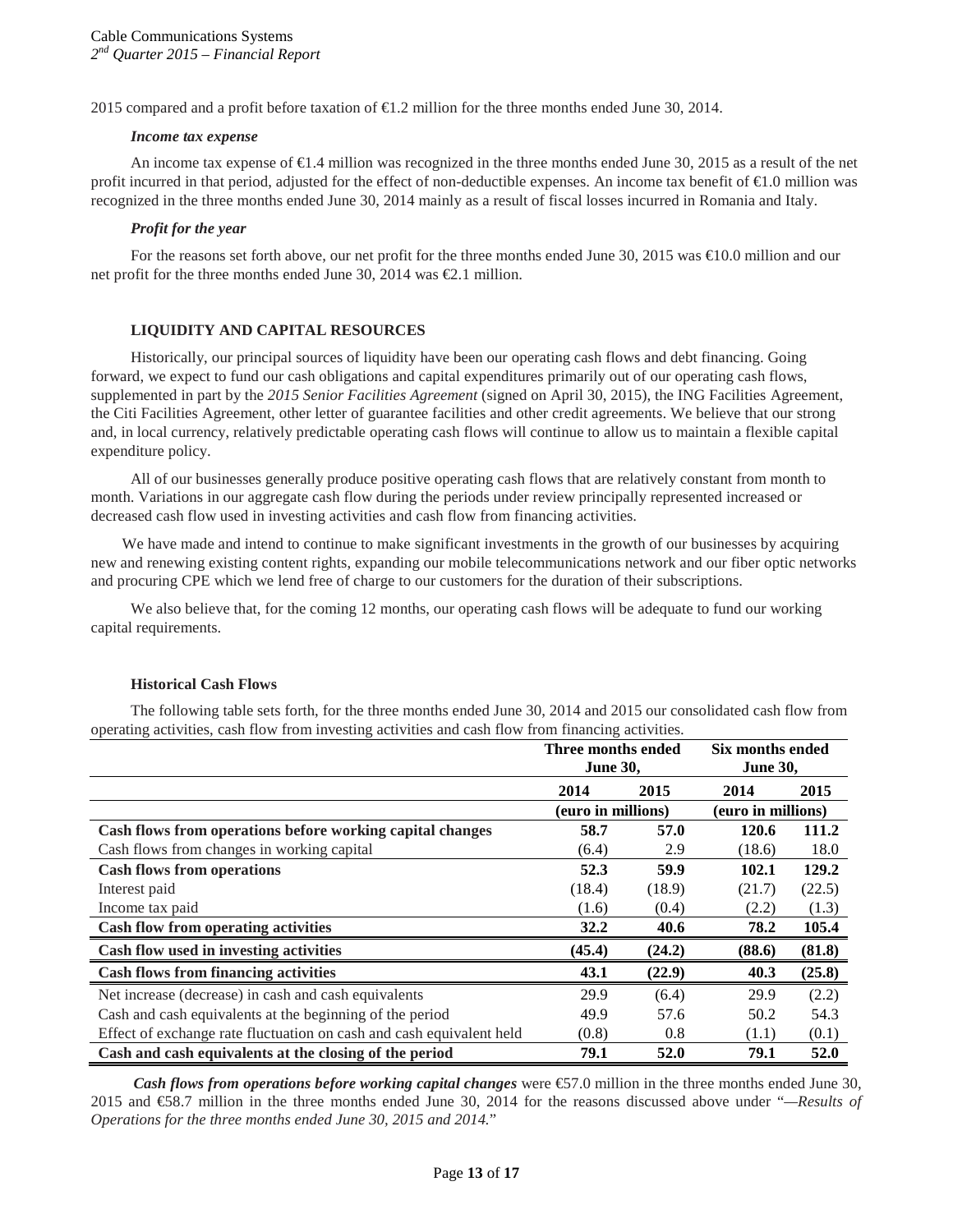The following table shows changes in our working capital:

|                                              | Three months ended<br><b>June 30,</b> |                    | Six months ended<br><b>June 30,</b> |                    |
|----------------------------------------------|---------------------------------------|--------------------|-------------------------------------|--------------------|
|                                              | 2014                                  | 2015               | 2014                                | 2015               |
| <b>Changes in:</b>                           |                                       | (euro in millions) |                                     | (euro in millions) |
| Trade receivables and other assets           | (13.2)                                | (2.5)              | (13.9)                              | (9.5)              |
| Inventories                                  | 4.1                                   | (1.6)              | 0.5                                 | 0.1                |
| Trade payables and other current liabilities | 1.8                                   | 5.3                | (8.3)                               | 20.3               |
| Deferred revenue                             | 0.8                                   | 1.7                | 3.2                                 | 7.1                |
| <b>Total</b>                                 | (6.4)                                 | 2.9                | 18.6)                               | 18.0               |

We had a net working capital of  $\epsilon 2.9$  million in the three months ended June 30, 2015. This is the result of an increase in trade payables of €5.3 due to acquisitions of equipments, especially mobile handsets and increase in several other expenses such as mobile interconnection, salaries and programming. These changes were partially offset by an increase in our trade receivables and other assets balances of  $\epsilon$ 2.5 million and an increase in our inventories balance of  $\epsilon$ 1.6 million.

We had a net working capital requirement of  $66.4$  million in the three months ended June 30, 2014. This requirement comes mainly from an increase in trade receivables and other assets balances of €13.2 million primarily as a result of sale of equipments in instalments and/or with a discount to our subscribers.

*Cash flows from operating activities* were €40.6 million in the three months ended June 30, 2015 and €32.2 million in the three months ended June 30, 2014. Included in these amounts are deductions for interest paid and income tax paid, which were €19.3 million in the three months ended June 30, 2015 and €20.0 million in the three months ended June 30, 2014.

*Cash flows used in investing activities* were €24.2 million in the three months ended June 30, 2015 (which includes €24.5 million as proceeds from the sale of Czech republic) and €45.4 million in the three months ended June 30, 2014.

Purchases of property, plant and equipment were €28.7 million in the three months ended June 30, 2015 and €34.5 million in the three months ended June 30, 2014.

Purchases of intangible assets were  $\epsilon 20.1$  million in the three months ended June 30, 2015 and  $\epsilon 6.8$  million in the three months ended June 30, 2014. The increase is mainly the result of payments for the Romanian Football League, Seria A and League 1.

*Cash flows used in financing activities* were  $\epsilon$ 2.9 million (representing an outflow) in the three months ended June 30, 2015. This is mainly the result of the refinancing of our *2013 Senior Facilities Agreement*. The value of the *2015 Senior Facilities Agreement* as at June 30, 2015 was €231.1 million, meaning a principal repayment of €18.9 million. *Cash flows from financing activities* were €43.1 million (representing an inflow) in the three months ended June 30, 2014 due to the drawing of €45.0 million out of the *2013 Senior Facilities Agreement* in June 2014.

## **Contractual Obligations**

Our principal contractual obligations consist of our obligations in respect of financial indebtedness that is owed under our credit facilities, our contractual obligations for the lease of satellite capacity from Intelsat, the annual radio spectrum fees for our mobile licenses in Romania and Hungary, the remaining payments for certain broadcasting rights, operational leasing arrangements and financial leasing arrangements for part of our headquarters in Bucharest and a parcel of land outside of Bucharest.

The following table sets forth our payment obligations as at June 30, 2015 based on the agreements in place as at that date. We expect that our contractual commitments may evolve over time in response to current business and market conditions, with the result that future amounts due may differ considerably from the expected amounts payable set out in this table: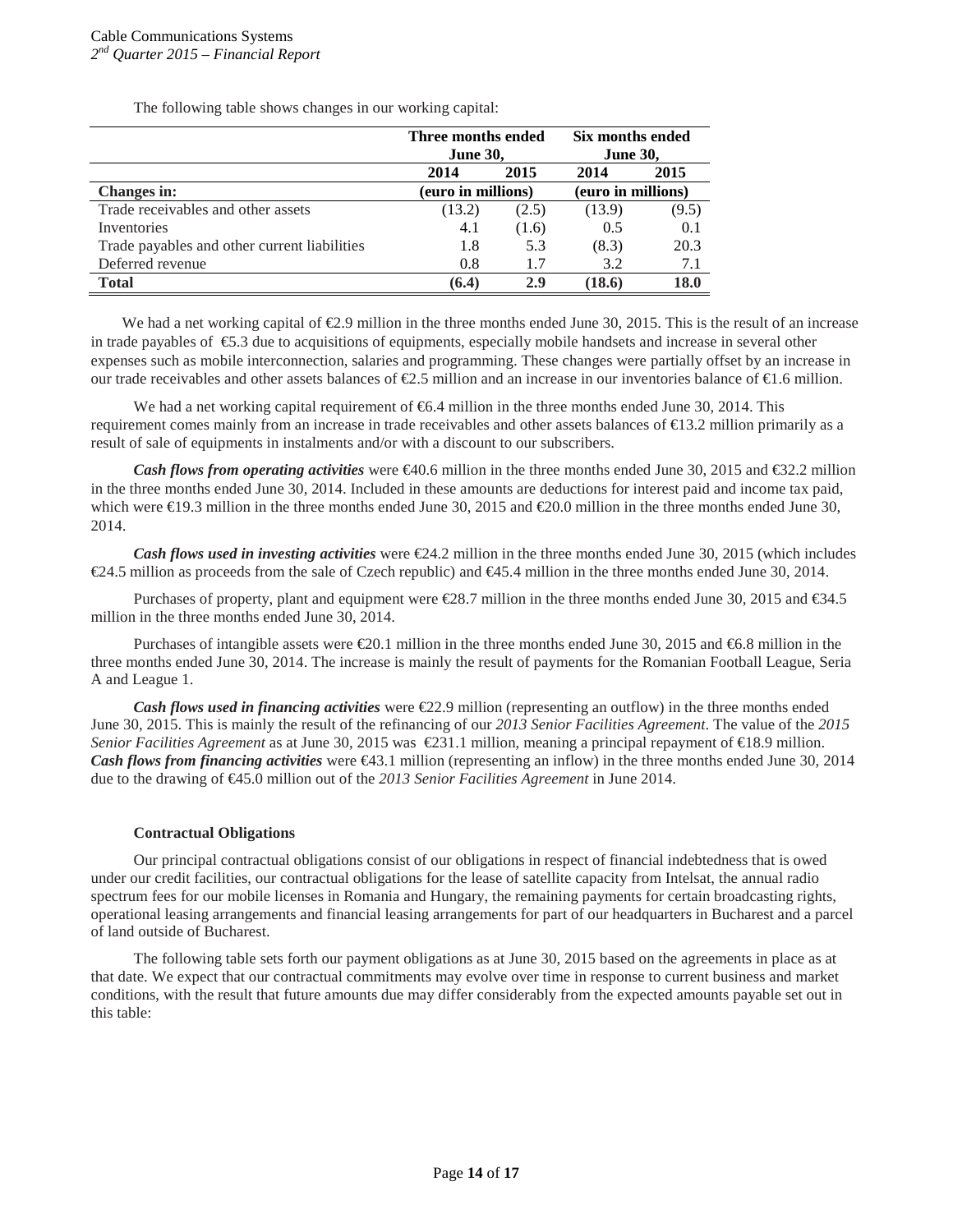## Cable Communications Systems

*2nd Quarter 2015 – Financial Report*

|                                          | <b>TOTAL</b> | July 1, 2015 -<br>June 30, 2016 | July 1, 2016 -<br>June 30, 2018 | July 1, 2018 -<br>June 30, 2020 | <b>July 1, 2020</b><br>and after |
|------------------------------------------|--------------|---------------------------------|---------------------------------|---------------------------------|----------------------------------|
|                                          |              |                                 | (euro in millions)              |                                 |                                  |
| Interest bearing loans and               |              |                                 |                                 |                                 |                                  |
| borrowings, including short term         |              |                                 |                                 |                                 |                                  |
| facilities <sup>(1)</sup>                | 891.7        | 93.5                            | 176.5                           | 160.2                           | 461.5                            |
| Finance lease obligations <sup>(1)</sup> | 7.7          | 5.0                             | 0.7                             | 0.7                             | 1.3                              |
| Overdraft facilities                     | 4.4          | 4.4                             |                                 |                                 |                                  |
| Capital expenditure and operating        |              |                                 |                                 |                                 |                                  |
| expenditure contractual                  |              |                                 |                                 |                                 |                                  |
| commitments <sup><math>(2)</math></sup>  | 257.8        | 89.0                            | 107.8                           | 24.6                            | 36.4                             |
| Acquisition of subsidiaries              | 2.6          | 2.6                             |                                 |                                 |                                  |
| Trade and other payables $^{(3)}$        | 239.3        | 233.8                           | 5.5                             |                                 |                                  |
| Derivative instruments                   | 2.8          | 2.8                             |                                 |                                 |                                  |
| <b>Total</b>                             | 1.406.3      | 431.1                           | 290.5                           | 185.5                           | 499.2                            |

(1) Includes estimated interest. Interest was estimated by using 3-month ROBOR, 3-months EURIBOR or a fixed rate as of June 30, 2015 for all future periods.

(2) Includes mainly payments for premium content, satellite usage, spectrum fee payments, open orders for purchases of equipment and obligations under agreements to lease real property or movable property that are enforceable and legally binding and that specify all significant terms (*e.g.*, object of the lease, pricing terms and duration).

(3) Includes trade payables, other long-term liabilities and income tax.

\*all amounts are presented without discounting

## **Financial Obligations**

## *Bond (the Notes)*

On October 25, 2013, CCS entered into a Purchase Agreement through which on November 4, 2013 issued Notes with a value of €450 million. The Notes, are secured, by (i) substantially all of the movable assets of RCS&RDS, including bank accounts, receivables, intellectual property rights, networks, equipment, inventories, insurance and proceeds related to any of the foregoing, (ii) certain shares of the Company's material subsidiaries and its own treasury shares, in each case, held by the Company and (iii) certain assets of the Company, including the shares it holds in RCS&RDS, certain bank accounts and receivables under the Proceeds Loan (collectively, the "Collateral"). The Collateral is shared with the 2013 Senior Facilities Agreement, ING Facilities Agreement and the Citi Facilities Agreement on a *pari passu* basis pursuant to the terms of the Intercreditor Agreement. The Proceeds Loan is the loan provided by CCS to its subsidiary, RCS&RDS on 4 November 2013.

In 2014 we concluded coupon swaps for the entire Proceeds Loan's value (€450 million), all with a termination date of 23 September 2016. The coupon SWAP shares in the Collateral pursuant to the terms of the Intercreditor Agreement.

## *2013 Senior Facilities Agreement*

On October 21, 2013 we entered into a committed facility agreement, as borrower, with Citibank, N.A., London Branch and ING Bank N.V. Amsterdam, Bucharest Branch, as mandated lead arrangers, for the repayment of our existing facilities and for general corporate purposes (the "**2013 Senior Facilities Agreement**"). The 2013 Senior Facilities Agreement is unconditionally guaranteed by CCS on a senior secured basis, and shares in the Collateral pursuant to the terms of the Intercreditor Agreement.

The 2013 Senior Facilities Agreement consists of a term loan facility with a capacity of  $\epsilon$ 250 million and a revolving credit facility with a capacity of €50 million. The interest rate under the 2013 Senior Facilities Agreement is floating at a margin of 4.35% per annum plus EURIBOR. Interest is payable every three or six months with respect to the term loan (as at this moment we have a three month interest period), and one, three or six months with respect to the revolving credit facility.

The 2013 Senior Facilities Agreement contains certain financial covenants, including maintaining: (i) at the end of each accounting quarter a maximum consolidated total net indebtedness to EBITDA ratio of 3.25; and (ii) a minimum EBITDA to net total interest ratio of 4.25.

On November 4, 2013 we drew  $\epsilon$ 205 million of the term loan facility on the Issue Date to repay certain of our existing credit facilities and on June 19, 2014 we drew the remaining €45 million under the term loan. The revolving credit facility remains available until October 21, 2016.

On May 22, 2015 we repaid the facility using the proceeds of the 2015 Senior Facilities Agreement and our own funds.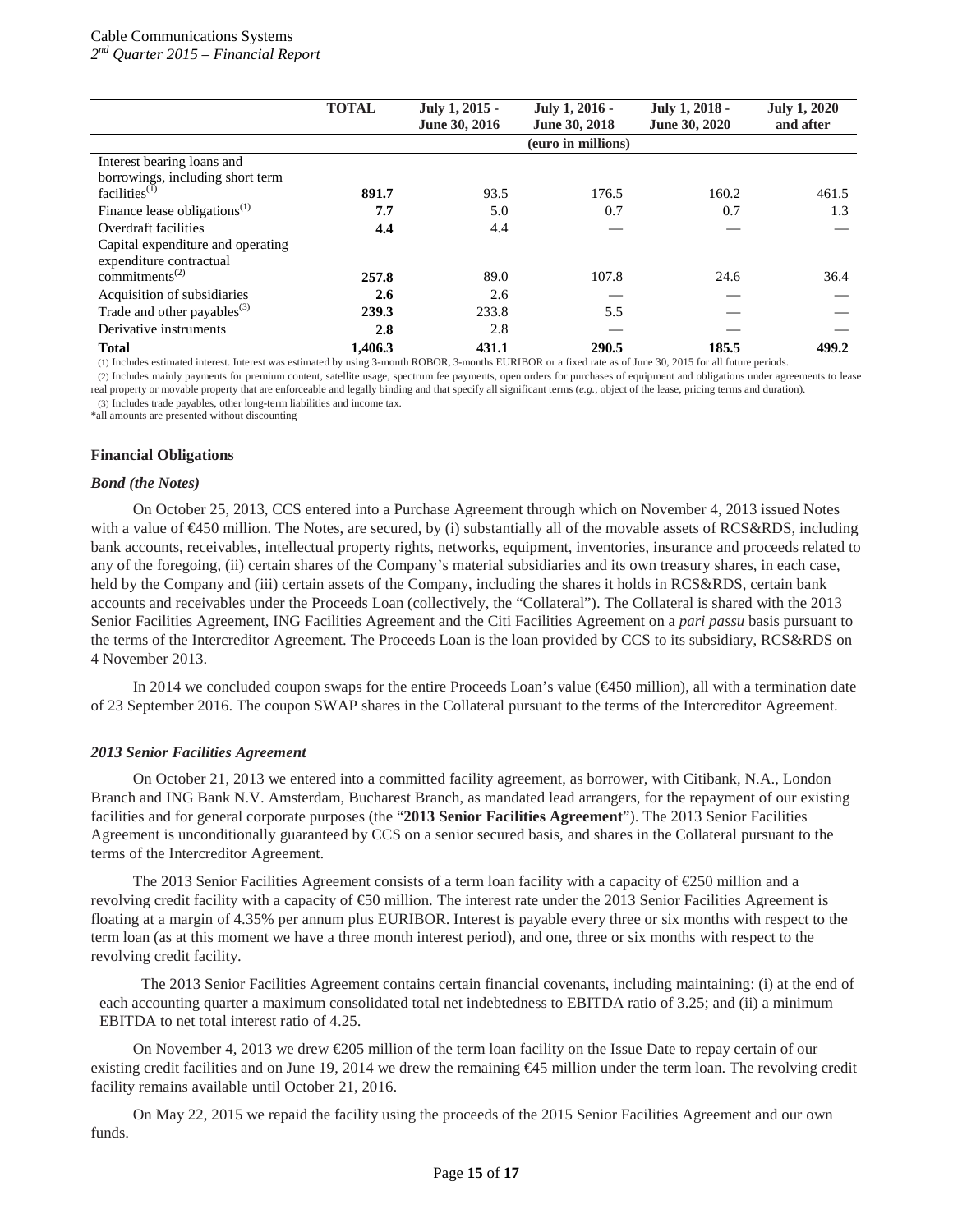## *2015 Senior Facilities Agreement*

On April 30, 2015 we entered into a committed facility agreement, as borrower, with BRD-Groupe Societe Generale, Citibank, London branch, ING Bank, and Unicredit Tiriac Bank as mandated lead arrangers, for the repayment of our 2013 Senior Facilities Agreement (the "**2015 Senior Facilities Agreement**"). The 2015 Senior Facilities Agreement is unconditionally guaranteed by CCS on a senior secured basis, and shares in the Collateral pursuant to the terms of the Intercreditor Agreement.

The 2015 Senior Facilities Agreement consists of a term loan facility with a capacity of RON 994.2 million and a revolving credit facility with a capacity of RON 39.8 million. The facility can be increased by EUR 25 million (in RON and the exchange rate from the date of the notice) until the end of 2015. The interest rate under the 2015 Senior Facilities Agreement is floating at a margin of 2.5% per annum plus ROBOR. Interest is payable every three months.

The 2015 Senior Facilities Agreement contains certain financial covenants, including maintaining: (i) at the end of each accounting quarter a maximum consolidated total net indebtedness to EBITDA ratio of 3.75 until December 31, 2016 and afterwards a maximum consolidated total net indebtedness to EBITDA ratio of 3.25; and (ii) a minimum EBITDA to net total interest ratio of 3.75 until December 31, 2016 and afterwards a minimum EBITDA to net total interest ratio of 4.25.

On May 22, 2015 we drew the entire amount available from both the term loan facility and the revolving credit facility. The term loan facility is repayable in 10 semiannual equal tranches starting with October 30, 2015 and the revolving credit facility is repayable in three years time, on April 30, 2018.

On May 22, 2015 we concluded an interest rate SWAP for the entire term loan facility through which we will pay an annual total fixed interest of 5.75% for the entire period of the loan. The interest rate SWAP shares in the Collateral pursuant to the terms of the Intercreditor Agreement.

## *ING Facilities Agreement*

On November 1, 2013, we entered, into the ING Facilities Agreement with ING Bank N.V. in order to consolidate the Group's existing credit facilities with ING Bank N.V. into a single facility for working capital purposes. The existing facilities with ING Bank N.V. were fully repaid and terminated on November 4, 2013 using the proceeds of the Bond and the 2013 Senior Facilities Agreement. The ING Facilities Agreement entered into force thereafter. The ING Facilities Agreement is sharing in the Collateral, pursuant to the terms of the Intercreditor Agreement.

The ING Facilities Agreement consists of (i) an uncommitted overdraft facility of up to  $\epsilon$ 5.0 million and (ii) an uncommitted facility for letters of guarantee of up to  $\text{\textsterling}5.0$  million. As of June 30, 2015, we had  $\text{\textsterling}4.3$  million drawn and €3.4 million Letters of Guarantee issued.

## *Citi Facilities Agreement*

On October 25, 2013, we entered into, as borrower, the Citi Facilities Agreement with Citibank, to consolidate its existing uncommitted credit facilities with Citibank into a single uncommitted facility for working capital purposes. On October 25, 2013, the Company entered into a personal guarantee agreement with Citibank pursuant to which it provides Citibank with a personal guarantee for the due performance of the Citi Facilities Agreement by the Group.

On November 4, 2013 we repaid the Citi Facilities Agreement using the proceeds from the Bond and the 2013 Senior Facilities Agreement. Following the repayment, the maximum amount made available under the Citi Facilities Agreement was decreased. Thus amended, the Citi Facilities Agreement consists of (i) an uncommitted overdraft/bank guarantee facility in the amount of US\$5.0 million and (ii) an uncommitted bank guarantee facility with an initial amount of US\$8.1 million and €500,000. On November 25, 2014 the (i) uncommitted overdraft/bank guarantee facility was increased to US\$7.0 million.

As of June 30, 2015, overdraft/bank guarantee facility utilized was (i) US\$2.6 million, out of which US\$0.1 million was cash overdraft and US\$2.5 million was letters of guarantee, and (ii) we had letters of guarantee issued in the amount of US\$4.5 million and €500,000.

## *BRD Letters of Guarantee Facility*

As of June 30, 2015 we had letters of guarantee issued by BRD with a value of €1.0 million. On July 13, 2015 we entered into a uncommitted Letters of Guarantees facility with BRD of €5.0 million. The BRD Letters of Guarantee